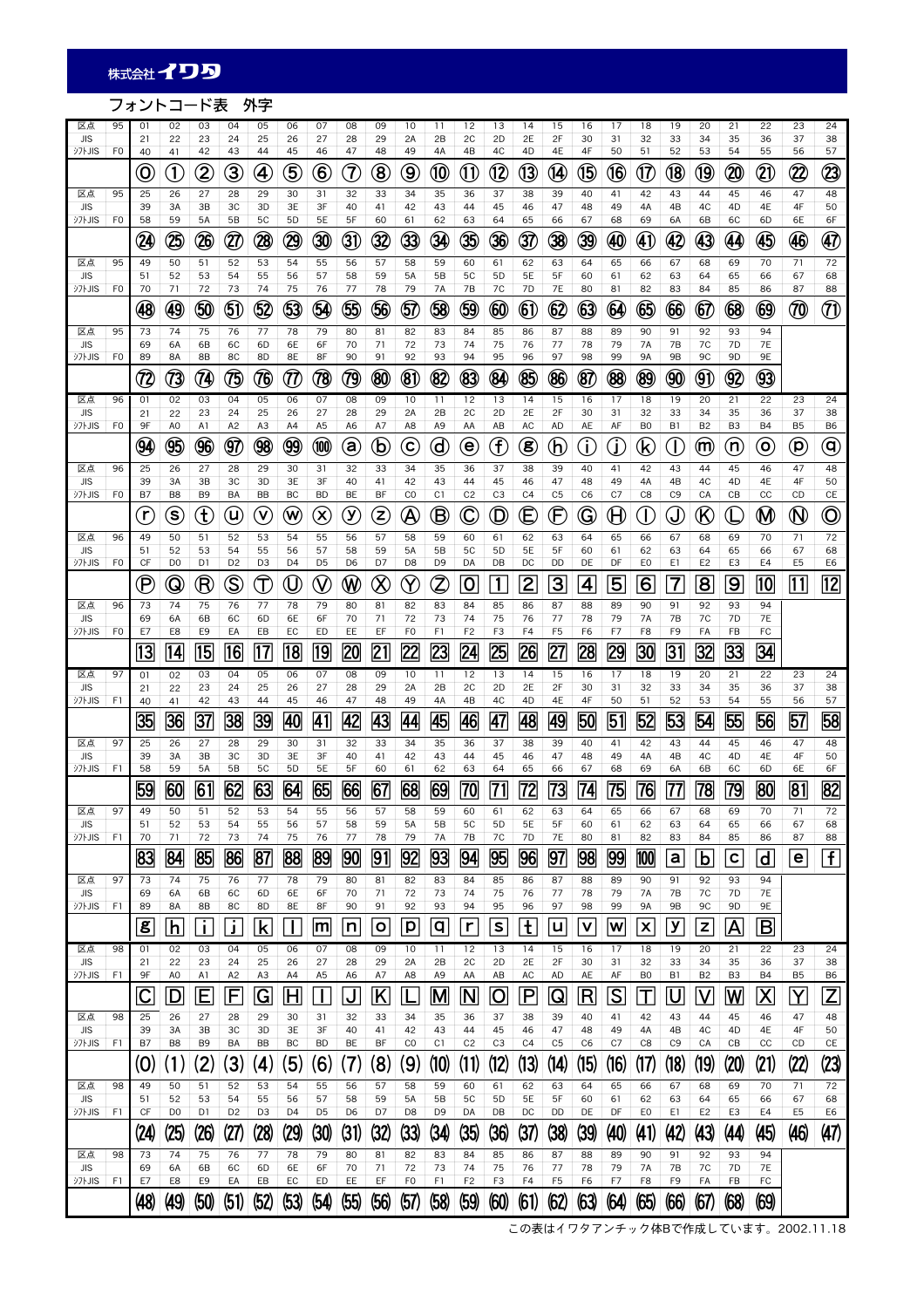#### フォントコード表 外字 区点 | 99 | 01 | 02 | 03 | 04 | 05 | 06 | 07 | 08 | 09 | 10 | 11 | 12 | 13 | 14 | 15 | 16 | 17 | 18 | 19 | 20 | 21 | 22 | 23 | 24 JIS | | 21 | 22 | 23 | 24 | 25 | 26 | 27 | 28 | 29 | 2A | 2B | 2C | 2D | 2E | 2F | 30 | 31 | 32 | 33 | 34 | 35 | 36 | 37 | 38 シフトJIS | F2 | 40 | 41 | 42 | 43 | 44 | 45 | 46 | 47 | 48 | 49 | 4A | 4B | 4C | 4D | 4E | 4F | 50 | 51 | 52 | 53 | 54 | 55 | 56 | 57 (70) | (71) | (72) | (73) | (74) | (75) | (76) | (77) | (78) | (89) | (80) | (81) | (82) | (83) | (84) | (85) | (86) | (87) | (88) | (89) | (90) | (91) | (92) | (93) 区点 | 99 | 25 | 26 | 27 | 28 | 29 | 30 | 31 | 32 | 33 | 34 | 35 | 36 | 37 | 38 | 39 | 40 | 41 | 42 | 43 | 44 | 45 | 46 | 47 | 48 JIS | | 39 | 3A | 3B | 3C | 3D | 3E | 3F | 40 | 41 | 42 | 43 | 44 | 45 | 46 | 47 | 48 | 49 | 4A | 4B | 4C | 4D | 4E | 4F | 50 シフトJIS | F2 | 58 | 59 | 5A | 5B | 5C | 5D | 5E | 5F | 60 | 61 | 62 | 63 | 64 | 65 | 66 | 67 | 68 | 69 | 6A | 6B | 6C | 6D | 6E | 6F  $\ket{\text{Q4}}\ket{\text{Q5}}\ket{\text{Q7}}\ket{\text{Q8}}\ket{\text{Q9}}\ket{\text{000}}\ket{\text{(a)}}\ket{\text{(b)}}\ket{\text{(c)}}\ket{\text{(d)}}\ket{\text{(e)}}\ket{\text{(f)}}\ket{\text{(B)}}\ket{\text{(i)}}\ket{\text{(i)}}\ket{\text{(k)}}\ket{\text{(l)}}\ket{\text{(n)}}\ket{\text{(o)}}\ket{\text{(p)}}\ket{\text{(q)}}$ 区点 | 99 | 49 | 50 | 51 | 52 | 53 | 54 | 55 | 56 | 57 | 58 | 59 | 60 | 61 | 62 | 63 | 64 | 65 | 66 | 67 | 68 | 69 | 70 | 71 | 72 JIS | | 51 | 52 | 53 | 54 | 55 | 56 | 57 | 58 | 59 | 5A | 5B | 5C | 5D | 5E | 5F | 60 | 61 | 62 | 63 | 64 | 65 | 66 | 67 | 68 シフトJIS | F2 | 70 | 71 | 72 | 73 | 74 | 75 | 76 | 77 | 78 | 79 | 7A | 7B | 7C | 7D | 7E | 80 | 81 | 82 | 83 | 84 | 85 | 86 | 87 | 88  $\mathcal{L}(\mathbf{r})|\mathbf{s}\rangle|\mathbf{u}\rangle|\mathbf{v}\rangle|\mathbf{w}\rangle|\mathbf{w}\rangle|\mathbf{x}\rangle|\mathbf{y}\rangle|\mathbf{z}\rangle|\mathbf{A}\rangle|\mathbf{B}\rangle|\mathbf{C}\rangle|\mathbf{D}\rangle|\mathbf{E}\rangle|\mathbf{F}\rangle|\mathbf{G}\rangle|\mathbf{H}\rangle|\mathbf{d}\rangle|\mathbf{d}\rangle|\mathbf{b}\rangle|\mathbf{A}\rangle|\mathbf{b}\rangle|\mathbf{A}\rangle$ 区点 | 99 | 73 | 74 | 75 | 76 | 77 | 78 | 79 | 80 | 81 | 82 | 83 | 84 | 85 | 86 | 87 | 88 | 89 | 90 | 91 | 92 | 93 | 94 JIS | | 69 | 6A | 6B | 6C | 6D | 6E | 6F | 70 | 71 | 72 | 73 | 74 | 75 | 76 | 77 | 78 | 79 | 7A | 7B | 7C | 7D | 7E シフトJIS | F2 | 89 | 8A | 8B | 8C | 8D | 8E | 8F | 90 | 91 | 92 | 93 | 94 | 95 | 96 | 97 | 98 | 99 | 9A | 9B | 9C | 9D | 9E  $\ket{\text{P}}\ket{\text{Q}}\ket{\text{R}}\ket{\text{S}}\ket{\text{T}}\ket{\text{U}}\ket{\text{V}}\ket{\text{W}}\ket{\text{Y}}\ket{\text{Z}}\ket{\text{O}}\ket{\text{O}}\ket{\text{Q}}\ket{\text{S}}\ket{\text{O}}\ket{\text{O}}\ket{\text{O}}\ket{\text{O}}\ket{\text{O}}$ 区点 |100| 01 | 02 | 03 | 04 | 05 | 06 | 07 | 08 | 09 | 10 | 11 | 12 | 13 | 14 | 15 | 16 | 17 | 18 | 19 | 20 | 21 | 22 | 23 | 24 JIS | | 21 | 22 | 23 | 24 | 25 | 26 | 27 | 28 | 29 | 2A | 2B | 2C | 2D | 2E | 2F | 30 | 31 | 32 | 33 | 34 | 35 | 36 | 37 | 38 シフトJIS | F2 | 9F | A0 | A1 | A2 | A3 | A4 | A5 | A6 | A7 | A8 | A9 | AA | AB | AC | AD | AE | AF | B0 | B1 | B2 | B3 | B4 | B5 | B6  $\mathbf{C} \Vert \mathbf{C} \Vert \mathbf{C} \Vert \mathbf{C} \Vert \mathbf{C} \Vert \mathbf{C} \Vert \mathbf{C} \Vert \mathbf{C} \Vert \mathbf{C} \Vert \mathbf{C} \Vert \mathbf{C} \Vert \mathbf{C} \Vert \mathbf{C} \Vert \mathbf{C} \Vert \mathbf{C} \Vert \mathbf{C} \Vert \mathbf{C} \Vert \mathbf{C} \Vert \mathbf{C} \Vert \mathbf{C} \Vert \mathbf{C} \Vert \mathbf{C} \Vert \mathbf{C} \Vert \mathbf{C} \Vert \mathbf{C} \Vert \mathbf{C} \Vert \mathbf{C} \Vert \mathbf{$ 区点 |100| 25 | 26 | 27 | 28 | 29 | 30 | 31 | 32 | 33 | 34 | 35 | 36 | 37 | 38 | 39 | 40 | 41 | 42 | 43 | 44 | 45 | 46 | 47 | 48 JIS | | 39 | 3A | 3B | 3C | 3D | 3E | 3F | 40 | 41 | 42 | 43 | 44 | 45 | 46 | 47 | 48 | 49 | 4A | 4B | 4C | 4D | 4E | 4F | 50 シフトJIS | F2 | B7 | B8 | B9 | BA | BB | BC | BD | BE | BF | C0 | C1 | C2 | C3 | C4 | C5 | C6 | C7 | C8 | C9 | CA | CB | CC | CD | CE  $\textcircled{\tiny{3}}$  (  $\textcircled{\tiny{4}}$  )  $\textcircled{\tiny{4}}$  (  $\textcircled{\tiny{5}}$  )  $\textcircled{\tiny{6}}$  (  $\textcircled{\tiny{6}}$  )  $\textcircled{\tiny{6}}$  (  $\textcircled{\tiny{6}}$  )  $\textcircled{\tiny{6}}$  (  $\textcircled{\tiny{6}}$  )  $\textcircled{\tiny{6}}$ 区点 |100| 49 | 50 | 51 | 52 | 53 | 54 | 55 | 56 | 57 | 58 | 59 | 60 | 61 | 62 | 63 | 64 | 65 | 66 | 67 | 68 | 69 | 70 | 71 | 72 JIS | | 51 | 52 | 53 | 54 | 55 | 56 | 57 | 58 | 59 | 5A | 5B | 5C | 5D | 5E | 5F | 60 | 61 | 62 | 63 | 64 | 65 | 66 | 67 | 68 シフトJIS | F2 | CF | D0 | D1 | D2 | D3 | D4 | D5 | D6 | D7 | D8 | D9 | DA | DB | DC | DD | DE | DF | E0 | E1 | E2 | E3 | E4 | E5 | E6  $\textcircled{\tiny{13}}$  (  $\textcircled{\tiny{2}}$  (  $\textcircled{\tiny{3}}$  (  $\textcircled{\tiny{3}}$  (  $\textcircled{\tiny{3}}$  (  $\textcircled{\tiny{3}}$  (  $\textcircled{\tiny{4}}$  (  $\textcircled{\tiny{4}}$  (  $\textcircled{\tiny{5}}$  (  $\textcircled{\tiny{5}}$  (  $\textcircled{\tiny{4}}$  (  $\textcircled{\tiny{5}}$  (  $\textcircled{\tiny{5}}$  (  $\textcircled{\tiny{5}}$  (  $\textcircled{\tiny{5}}$  (  $\textcircled{\tiny{5}}$ 区点 |100| 73 | 74 | 75 | 76 | 77 | 78 | 79 | 80 | 81 | 82 | 83 | 84 | 85 | 86 | 87 | 88 | 89 | 90 | 91 | 92 | 93 | 94 JIS | | 69 | 6A | 6B | 6C | 6D | 6E | 6F | 70 | 71 | 72 | 73 | 74 | 75 | 76 | 77 | 78 | 79 | 7A | 7B | 7C | 7D | 7E シフトJIS | F2 | E7 | E8 | E9 | EA | EB | EC | ED | EE | EF | F0 | F1 | F2 | F3 | F4 | F5 | F6 | F7 | F8 | F9 | FA | FB | FC  $\textcircled{\tiny{3}}$  (3)  $\textcircled{\tiny{3}}$  (3)  $\textcircled{\tiny{4}}$  (3)  $\textcircled{\tiny{4}}$  (3)  $\textcircled{\tiny{4}}$  (3)  $\textcircled{\tiny{5}}$  (3)  $\textcircled{\tiny{6}}$  (6) (6) (6) (6) (6) 区点 | 101 | 01 | 02 | 03 | 04 | 05 | 06 | 07 | 08 | 09 | 10 | 11 | 12 | 13 | 14 | 15 | 16 | 17 | 18 | 19 | 20 | 21 | 22 | 23 | 24 JIS | | 21 | 22 | 23 | 24 | 25 | 26 | 27 | 28 | 29 | 2A | 2B | 2C | 2D | 2E | 2F | 30 | 31 | 32 | 33 | 34 | 35 | 36 | 37 | 38 シフトJIS | F3 | 40 | 41 | 42 | 43 | 44 | 45 | 46 | 47 | 48 | 49 | 4A | 4B | 4C | 4D | 4E | 4F | 50 | 51 | 52 | 53 | 54 | 55 | 56 | 57  $\mathbf{G}[\mathbf{G}]\mathbf{G}[\mathbf{O}]\mathbf{O}[\mathbf{O}]\mathbf{O}[\mathbf{O}]\mathbf{O}[\mathbf{O}]\mathbf{O}[\mathbf{O}]\mathbf{O}[\mathbf{O}]\mathbf{O}[\mathbf{O}]\mathbf{O}[\mathbf{O}]\mathbf{O}[\mathbf{O}]\mathbf{O}[\mathbf{O}]\mathbf{O}[\mathbf{O}]\mathbf{O}[\mathbf{O}]\mathbf{O}[\mathbf{O}]\mathbf{O}[\mathbf{O}]\mathbf{O}[\mathbf{O}]\mathbf{O}[\mathbf{O}]\mathbf{O}[\mathbf{O}]\mathbf{$ 区点 |101 | 25 | 26 | 27 | 28 | 29 | 30 | 31 | 32 | 33 | 34 | 35 | 36 | 37 | 38 | 39 | 40 | 41 | 42 | 43 | 44 | 45 | 46 | 47 | 48 JIS | | 39 | 3A | 3B | 3C | 3D | 3E | 3F | 40 | 41 | 42 | 43 | 44 | 45 | 46 | 47 | 48 | 49 | 4A | 4B | 4C | 4D | 4E | 4F | 50 シフトJIS | F3 | 58 | 59 | 5A | 5B | 5C | 5D | 5E | 5F | 60 | 61 | 62 | 63 | 64 | 65 | 66 | 67 | 68 | 69 | 6A | 6B | 6C | 6D | 6E | 6F  $\mathcal{O}[\mathcal{O}]\mathcal{O}[\mathcal{O}]\mathcal{O}[\mathcal{O}]$   $\mathcal{O}[\mathcal{O}]$   $\mathcal{O}[\mathcal{O}]$   $\mathcal{O}[\mathcal{O}]$   $\mathcal{O}[\mathcal{O}]$   $\mathcal{O}[\mathcal{O}]$   $\mathcal{O}[\mathcal{O}]$ 区点 |101| 49 | 50 | 51 | 52 | 53 | 54 | 55 | 56 | 57 | 58 | 59 | 60 | 61 | 62 | 63 | 64 | 65 | 66 | 67 | 68 | 69 | 70 | 71 | 72 JIS | | 51 | 52 | 53 | 54 | 55 | 56 | 57 | 58 | 59 | 5A | 5B | 5C | 5D | 5E | 5F | 60 | 61 | 62 | 63 | 64 | 65 | 66 | 67 | 68 シフトJIS | F3 | 70 | 71 | 72 | 73 | 74 | 75 | 76 | 77 | 78 | 79 | 7A | 7B | 7C | 7D | 7E | 80 | 81 | 82 | 83 | 84 | 85 | 86 | 87 | 88 O 1 2 3 4 5 6 7 8 9 10 11 12 13 14 15 6 17 18 19 20 21 22 23 区点 |101 | 73 | 74 | 75 | 76 | 77 | 78 | 79 | 80 | 81 | 82 | 83 | 84 | 85 | 86 | 87 | 88 | 89 | 90 | 91 | 92 | 93 | 94 JIS | | 69 | 6A | 6B | 6C | 6D | 6E | 6F | 70 | 71 | 72 | 73 | 74 | 75 | 76 | 77 | 78 | 79 | 7A | 7B | 7C | 7D | 7E シフトJIS | F3 | 89 | 8A | 8B | 8C | 8D | 8E | 8F | 90 | 91 | 92 | 93 | 94 | 95 | 96 | 97 | 98 | 99 | 9A | 9B | 9C | 9D | 9E 24 25 26 27 28 29 30 31 32 33 34 35 36 37 38 39 40 41 42 43 44 45 区点 | 102 | 01 | 02 | 03 | 04 | 05 | 06 | 07 | 08 | 09 | 10 | 11 | 12 | 13 | 14 | 15 | 16 | 17 | 18 | 19 | 20 | 21 | 22 | 23 | 24 JIS | | 21 | 22 | 23 | 24 | 25 | 26 | 27 | 28 | 29 | 2A | 2B | 2C | 2D | 2E | 2F | 30 | 31 | 32 | 33 | 34 | 35 | 36 | 37 | 38 シフトJIS | F3 | 9F | A0 | A1 | A2 | A3 | A4 | A5 | A6 | A7 | A8 | A9 | AA | AB | AC | AD | AE | AF | B0 | B1 | B2 | B3 | B4 | B5 | B6 46 47 48 49 50 51 52 53 54 55 56 57 58 59 60 61 62 63 64 65 66 67 68 69 区点 | 102 | 25 | 26 | 27 | 28 | 29 | 30 | 31 | 32 | 33 | 34 | 35 | 36 | 37 | 38 | 39 | 40 | 41 | 42 | 43 | 44 | 45 | 46 | 47 | 48 JIS | | 39 | 3A | 3B | 3C | 3D | 3E | 3F | 40 | 41 | 42 | 43 | 44 | 45 | 46 | 47 | 48 | 49 | 4A | 4B | 4C | 4D | 4E | 4F | 50 シフトJIS | F3 | B7 | B8 | B9 | BA | BB | BC | BD | BE | BF | C0 | C1 | C2 | C3 | C4 | C5 | C6 | C7 | C8 | C9 | CA | CB | CC | CD | CE 70 | 71 | 72 | 73 | 74 | 75 | 76 | 77 | 78 | 79 | 80 | 81 | 82 | 83 | 84 | 85 | 86 | 87 | 88 | 89 | 90 | 91 | 92 | 93 区点 |102| 49 | 50 | 51 | 52 | 53 | 54 | 55 | 56 | 57 | 58 | 59 | 60 | 61 | 62 | 63 | 64 | 65 | 66 | 67 | 68 | 69 | 70 | 71 | 72 JIS | | 51 | 52 | 53 | 54 | 55 | 56 | 57 | 58 | 59 | 5A | 5B | 5C | 5D | 5E | 5F | 60 | 61 | 62 | 63 | 64 | 65 | 66 | 67 | 68 シフトJIS | F3 | CF | D0 | D1 | D2 | D3 | D4 | D5 | D6 | D7 | D8 | D9 | DA | DB | DC | DD | DE | DF | E0 | E1 | E2 | E3 | E4 | E5 | E6 **94 95 96 97 98 99 100 a b c d e f 8 h i J k m n 0 p q** 区点 |102 | 73 | 74 | 75 | 76 | 77 | 78 | 79 | 80 | 81 | 82 | 83 | 84 | 85 | 86 | 87 | 88 | 89 | 90 | 91 | 92 | 93 | 94 JIS | | 69 | 6A | 6B | 6C | 6D | 6E | 6F | 70 | 71 | 72 | 73 | 74 | 75 | 76 | 77 | 78 | 79 | 7A | 7B | 7C | 7D | 7E シフトJIS | F3 | E7 | E8 | E9 | EA | EB | EC | ED | EE | EF | F0 | F1 | F2 | F3 | F4 | F5 | F6 | F7 | F8 | F9 | FA | FB | FC **TSHUVWXYZABCDEEGHIOKLM**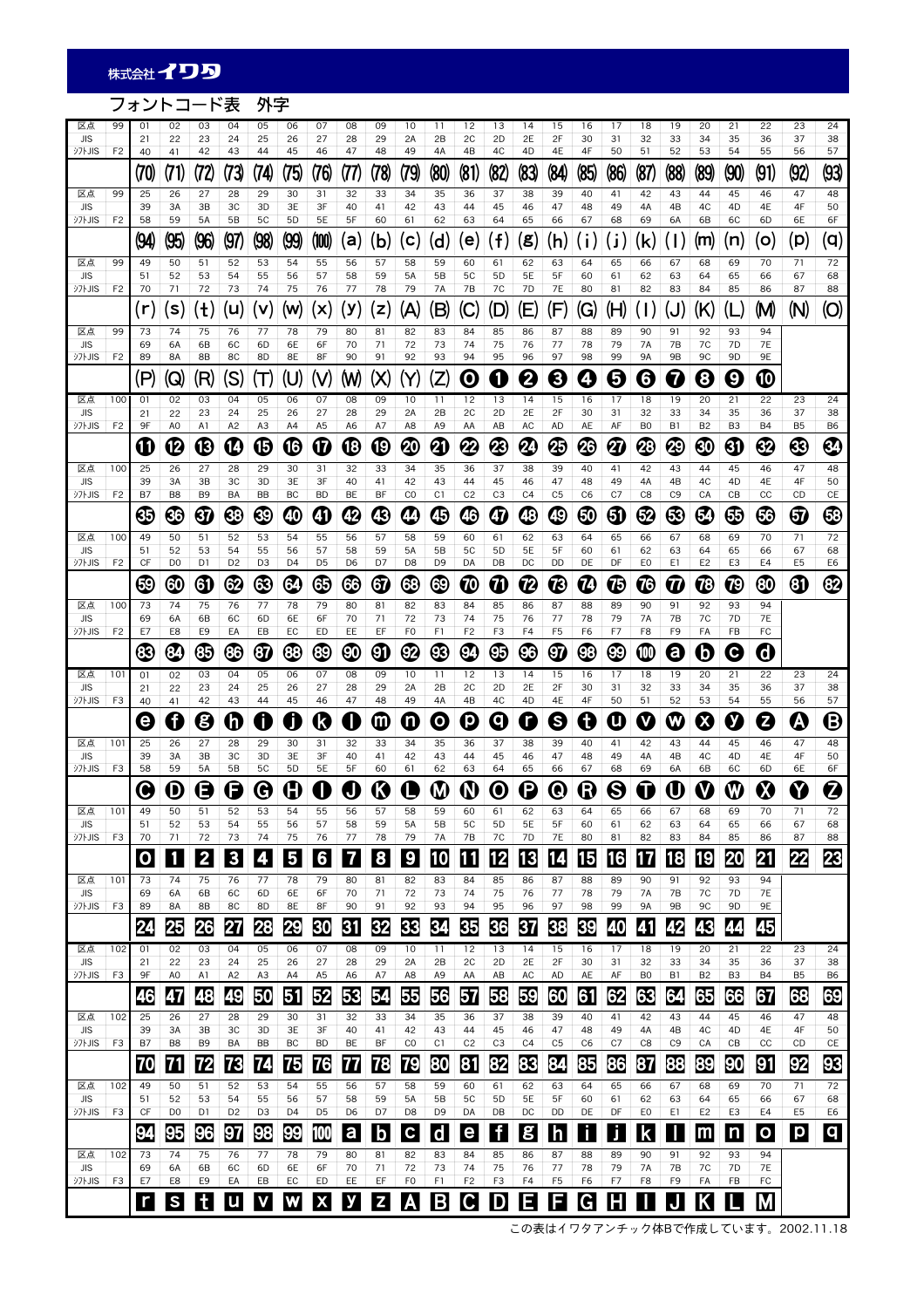## フォントコード表 外字

| 区点<br><b>JIS</b><br>シフトJIS  | 103<br>F <sub>4</sub> | 01<br>21<br>40          | 02<br>22<br>41        | 03<br>23<br>42        | 04<br>24<br>43                             | 05<br>25<br>44         | 06<br>26<br>45       | 07<br>27<br>46          | 08<br>28<br>47        | 09<br>29<br>48            | 10<br>2A<br>49       | 11<br>2B<br>4A       | 12<br>2C<br>4B            | 13<br>2D<br>4C       | 14<br>2E<br>4D          | 15<br>2F<br>4E       | 16<br>30<br>4F             | 17<br>31<br>50                                                                                                                                                                                                                       | 18<br>32<br>51       | 19<br>33<br>52          | 20<br>34<br>53                  | 21<br>35<br>54           | 22<br>36<br>55          | 23<br>37<br>56          | 24<br>38<br>57            |
|-----------------------------|-----------------------|-------------------------|-----------------------|-----------------------|--------------------------------------------|------------------------|----------------------|-------------------------|-----------------------|---------------------------|----------------------|----------------------|---------------------------|----------------------|-------------------------|----------------------|----------------------------|--------------------------------------------------------------------------------------------------------------------------------------------------------------------------------------------------------------------------------------|----------------------|-------------------------|---------------------------------|--------------------------|-------------------------|-------------------------|---------------------------|
|                             |                       | N                       | $\mathbf 0$           | P                     | Q                                          | R                      | $\mathsf{S}% _{T}$   | Τ                       | U                     | V                         | W                    | X                    | Y                         | Z                    | $\overline{\mathbf{O}}$ | $\overline{1}$       | 2                          | $\overline{3}$                                                                                                                                                                                                                       | 4                    | $\overline{\mathbf{5}}$ | $\overline{6}$                  | 7                        | $\overline{\mathbf{8}}$ | $\overline{9}$          | 10                        |
| 区点<br><b>JIS</b>            | 103                   | 25<br>39                | 26<br>3A              | 27<br>3B              | 28<br>ЗC                                   | 29<br>3D               | 30<br>3E             | 31<br>3F                | 32<br>40              | 33<br>41                  | 34<br>42             | 35<br>43             | 36<br>44                  | 37<br>45             | 38<br>46                | 39<br>47             | 40<br>48                   | 41<br>49                                                                                                                                                                                                                             | 42<br>4A             | 43<br>4B                | 44<br>4C                        | 45<br>4D                 | 46<br>4E                | 47<br>4F                | 48<br>50                  |
| <b>シフトJIS</b>               | F4                    | 58                      | 59                    | 5A                    | 5B                                         | 5C                     | 5D                   | 5E                      | 5F                    | 60                        | 61                   | 62                   | 63                        | 64                   | 65                      | 66                   | 67                         | 68                                                                                                                                                                                                                                   | 69                   | 6A                      | 6B                              | 6C                       | 6D                      | 6E                      | 6F                        |
|                             |                       | (11)                    | 12                    | 13                    | [14]                                       | [15]                   | 16                   | 17                      | 18                    | [19]                      | 20                   | [21]                 | 22                        | 23                   | [24]                    | 25                   | 26                         | 27                                                                                                                                                                                                                                   | 28                   | 29                      | 30                              | $\overline{31}$          | 32                      | 33                      | 34                        |
| 区点<br><b>JIS</b>            | 103                   | 49<br>51                | 50<br>52              | 51<br>53              | 52<br>54                                   | 53<br>55               | 54<br>56             | 55<br>57                | 56<br>58              | 57<br>59                  | 58<br><b>5A</b>      | 59<br>5B             | 60<br>5C                  | 61<br>5 <sub>D</sub> | 62<br>5E                | 63<br>5F             | 64<br>60                   | 65<br>61                                                                                                                                                                                                                             | 66<br>62             | 67<br>63                | 68<br>64                        | 69<br>65                 | 70<br>66                | 71<br>67                | 72<br>68                  |
| <b>シフトJIS</b>               | F4                    | 70<br>35                | 71<br>36              | 72<br>37              | 73<br>38                                   | 74<br>39               | 75<br>40             | 76<br>$\overline{41}$   | 77<br>42              | 78<br><u>(43</u>          | 79<br>44             | <b>7A</b><br>45      | 7B<br>46                  | 7C<br>47             | 7D<br>48                | 7E<br>(49            | 80<br>50                   | 81<br>51                                                                                                                                                                                                                             | 82<br>52             | 83<br>53                | 84<br>54                        | 85<br>55                 | 86<br>56                | 87<br><u>57</u>         | 88<br>58                  |
| 区点                          | 103                   | 73                      | 74                    | 75                    | 76                                         | 77                     | 78                   | 79                      | 80                    | 81                        | 82                   | 83                   | 84                        | 85                   | 86                      | 87                   | 88                         | 89                                                                                                                                                                                                                                   | 90                   | 91                      | 92                              | 93                       | 94                      |                         |                           |
| <b>JIS</b><br><b>シフトJIS</b> | F4                    | 69<br>89                | 6A<br><b>8A</b>       | 6B<br>8B              | 6C<br>8C                                   | 6D<br>8D               | 6E<br>8E             | 6F<br>8F                | 70<br>90              | 71<br>91                  | 72<br>92             | 73<br>93             | 74<br>94                  | 75<br>95             | 76<br>96                | 77<br>97             | 78<br>98                   | 79<br>99                                                                                                                                                                                                                             | 7A<br><b>9A</b>      | 7B<br>9B                | 7C<br>9C                        | 7D<br>9D                 | <b>7E</b><br>9E         |                         |                           |
|                             |                       | 59                      | 60                    | 61                    | 62                                         | 63                     | 64                   | 65                      | 66                    | 67                        | 68                   | 69                   | 70                        | 71                   | 72                      | 73                   | [74]                       | 75                                                                                                                                                                                                                                   | 76                   | 77                      | 78                              | 79                       | 80                      |                         |                           |
| 区点<br><b>JIS</b>            | 104                   | 01<br>21                | 02<br>22              | 03<br>23              | 04<br>24                                   | 05<br>25               | 06<br>26             | 07<br>27                | 08<br>28              | 09<br>29                  | 10<br>2A             | 11<br>2B             | 12<br>2C                  | 13<br>2D             | 14<br>2E                | 15<br>2F             | 16<br>30                   | 17<br>31                                                                                                                                                                                                                             | 18<br>32             | 19<br>33                | 20<br>34                        | 21<br>35                 | 22<br>36                | 23<br>37                | 24<br>38                  |
| <b>シフトJIS</b>               | F <sub>4</sub>        | 9F                      | A <sub>0</sub>        | A1                    | A <sub>2</sub>                             | A <sub>3</sub>         | A4                   | A <sub>5</sub>          | A6                    | A7                        | A8                   | A9                   | AA                        | AB                   | AC                      | <b>AD</b>            | AE                         | AF                                                                                                                                                                                                                                   | B <sub>0</sub>       | B1                      | B <sub>2</sub>                  | B <sub>3</sub>           | <b>B4</b>               | B <sub>5</sub>          | B <sub>6</sub>            |
| 区点                          | 104                   | [81]<br>25              | $\overline{82}$<br>26 | $\overline{83}$<br>27 | [84]<br>28                                 | 85<br>29               | 86<br>30             | 87<br>31                | [88]<br>32            | [89]<br>33                | [90]<br>34           | 91<br>35             | 92<br>36                  | 93<br>37             | 94<br>38                | 95<br>39             | 96<br>40                   | <u>97</u><br>41                                                                                                                                                                                                                      | [98]<br>42           | 99<br>43                | 100<br>44                       | a<br>45                  | $\mathsf b$<br>46       | $\mathbf c$<br>47       | $\mathsf{d}$<br>48        |
| <b>JIS</b><br><b>シフトJIS</b> | F4                    | 39<br><b>B7</b>         | 3A<br>B <sub>8</sub>  | 3B<br>B <sub>9</sub>  | 3C<br>BA                                   | 3D<br><b>BB</b>        | 3E<br>BC             | 3F<br><b>BD</b>         | 40<br><b>BE</b>       | 41<br>BF                  | 42<br>CO             | 43<br>C1             | 44<br>C <sub>2</sub>      | 45<br>C <sub>3</sub> | 46<br>C4                | 47<br>C <sub>5</sub> | 48<br>C <sub>6</sub>       | 49<br>C7                                                                                                                                                                                                                             | 4A<br>C <sub>8</sub> | 4B<br>C <sub>9</sub>    | 4C<br>CA                        | 4D<br>CB                 | 4E<br>cc                | 4F<br>CD                | 50<br>CE                  |
|                             |                       | e                       | $\mathbf{f}$          | 8                     | h                                          | j.                     | J                    | $\overline{\mathbf{k}}$ | $\mathbf{I}$          | m                         | n                    | $\circ$              | $\mathsf{p}$              | q                    | $\mathsf{r}$            | $\sf s$              | t                          | u                                                                                                                                                                                                                                    | V                    | W                       | $\boldsymbol{\mathsf{x}}$       | у                        | $\mathbf{z}$            | $\overline{\mathsf{A}}$ | $\boldsymbol{\mathsf{B}}$ |
| 区点                          | 104                   | 49                      | 50                    | 51                    | 52                                         | 53                     | 54                   | 55                      | 56                    | 57                        | 58                   | 59                   | 60                        | 61                   | 62                      | 63                   | 64                         | 65                                                                                                                                                                                                                                   | 66                   | 67                      | 68                              | 69                       | 70                      | 71                      | 72                        |
| <b>JIS</b><br>シフトJIS        | F4                    | 51<br>CF                | 52<br>D <sub>0</sub>  | 53<br>D1              | 54<br>D <sub>2</sub>                       | 55<br>D <sub>3</sub>   | 56<br>D <sub>4</sub> | 57<br>D <sub>5</sub>    | 58<br>D <sub>6</sub>  | 59<br>D7                  | 5A<br>D <sub>8</sub> | 5B<br>D <sub>9</sub> | 5C<br>DA                  | 5 <sub>D</sub><br>DB | 5E<br>DC                | 5F<br>DD             | 60<br>DE                   | 61<br>DF                                                                                                                                                                                                                             | 62<br>EO             | 63<br>E1                | 64<br>E <sub>2</sub>            | 65<br>E <sub>3</sub>     | 66<br>E4                | 67<br>E <sub>5</sub>    | 68<br>E6                  |
|                             |                       | $\overline{\mathsf{C}}$ | <u>D</u>              | Ε                     | F                                          | (G                     | (H                   | <u>I</u>                | J                     | $\left[\mathsf{K}\right]$ |                      | M                    | (N                        | 0                    | $\overline{\mathsf{P}}$ | $\mathsf Q$          | $\left( \mathsf{R}\right)$ | $\overline{\mathcal{S}}$                                                                                                                                                                                                             | T                    | <u>็บ</u>               | <u>V</u>                        | W                        | $\overline{\mathsf{X}}$ | $\overline{\mathsf{Y}}$ | $\mathsf Z$               |
| 区点<br><b>JIS</b>            | 104                   | 73<br>69                | 74<br>6A              | 75<br>6B              | 76<br>6C                                   | 77<br>6D               | 78<br>6E             | 79<br>6F                | 80<br>70              | 81<br>71                  | 82<br>72             | 83<br>73             | 84<br>74                  | 85<br>75             | 86<br>76                | 87<br>77             | 88<br>78                   | 89<br>79                                                                                                                                                                                                                             | 90<br>7A             | 91<br>7B                | 92<br>7C                        | 93<br>7D                 | 94<br><b>7E</b>         |                         |                           |
| <b>シフトJIS</b>               | F4                    | E7                      | E8                    | E9                    | EA                                         | EB                     | EC                   | ED                      | EE                    | EF                        | F <sub>0</sub>       | F1                   | F <sub>2</sub>            | F3                   | F4                      | F <sub>5</sub>       | F6                         | F7                                                                                                                                                                                                                                   | F8                   | F9                      | FA                              | FB                       | FC                      |                         |                           |
|                             |                       | 0                       | 1.                    | 2.                    | 3.                                         | 4.                     | 5.                   | 6.                      | 7.                    | 8.                        | 9.                   | O                    |                           | 2                    | З                       | 4                    | 5                          | 6                                                                                                                                                                                                                                    |                      | 8                       | 9                               |                          |                         |                         |                           |
| 区点<br><b>JIS</b>            | 105                   | 01<br>21                | 02<br>22              | 03<br>23              | 04<br>24                                   | 05<br>25               | 06<br>26             | 07<br>27                | 08<br>28              | 09<br>29                  | 10<br>2A             | 11<br>2B             | 12<br>2C                  | 13<br>2D             | 14<br>2E                | 15<br>2F             | 16<br>30                   | 17<br>31                                                                                                                                                                                                                             | 18<br>32             | 19<br>33                | 20<br>34                        | 21<br>35                 | 22<br>36                | 23<br>37                | 24<br>38                  |
| シフトJIS                      | F <sub>5</sub>        | 40<br>ීරී               | 41<br>l               | 42<br>Ħ               | 43<br>曲                                    | 44<br>圃                | 45<br>I III          | 46<br>I,                | 47<br>TEL             | 48<br>Ш                   | 49<br>FAX            | 4A<br>FAX            | 4B<br>$\overline{\rm oo}$ | 4C<br>୪ାରସ           | 4D<br>O(20)             | 4E<br>Q)             | 4F<br>Ð                    | 50<br>ঊ                                                                                                                                                                                                                              | 51<br>€              | 52<br>F                 | 53<br>į́АS                      | 54<br>$\heartsuit$       | 55<br>ر کا              | 56<br>ञ                 | 57<br>                    |
| 区点                          | 105                   | 25                      | 26                    | 27                    | 28                                         | 29                     | 30                   | 31                      | 32                    | 33                        | 34                   | 35                   | 36                        | 37                   | 38                      | 39                   | 40                         | 41                                                                                                                                                                                                                                   | 42                   | 43                      | 44                              | 45                       | 46                      | 47                      | 48                        |
| <b>JIS</b><br>シフトJIS        | F <sub>5</sub>        | 39<br>58                | 3A<br>59              | 3B<br>5A              | 3C<br>5B                                   | 3D<br>5C               | 3E<br>5 <sub>D</sub> | 3F<br>5E                | 40<br>5F              | 41<br>60                  | 42<br>61             | 43<br>62             | 44<br>63                  | 45<br>64             | 46<br>65                | 47<br>66             | 48<br>67                   | 49<br>68                                                                                                                                                                                                                             | 4A<br>69             | 4B<br>6A                | 4C<br>6B                        | 4D<br>6C                 | 4E<br>6D                | 4F<br>6E                | 50<br>6F                  |
|                             |                       | ⚠                       | ⊕                     | ₩                     | ♦                                          | G)                     | g                    | $\mathbb C$             | ●                     | $\bullet$                 | О                    |                      |                           |                      | MW                      |                      |                            |                                                                                                                                                                                                                                      |                      | $\Box$                  | п                               | $\overline{\phantom{0}}$ | 回                       | $\blacksquare$          | 昍                         |
| 区点<br><b>JIS</b>            | 105                   | 49<br>51                | 50<br>52              | 51<br>53              | 52<br>54                                   | 53<br>55               | 54<br>56             | 55<br>57                | 56<br>58              | 57<br>59                  | 58<br>5A             | 59<br>5B             | 60<br>5C                  | 61<br>5 <sub>D</sub> | 62<br>5E                | 63<br>5F             | 64<br>60                   | 65<br>61                                                                                                                                                                                                                             | 66<br>62             | 67<br>63                | 68<br>64                        | 69<br>65                 | 70<br>66                | 71<br>67                | 72<br>68                  |
| シフトJIS                      | F <sub>5</sub>        | 70                      | 71                    | 72                    | 73                                         | 74                     | 75                   | 76                      | 77                    | 78                        | 79                   | 7A                   | 7B                        | 7C                   | 7D                      | 7E                   | 80                         | 81                                                                                                                                                                                                                                   | 82                   | 83                      | 84                              | 85                       | 86                      | 87                      | 88                        |
|                             |                       | ∎∎<br>M M               | ⇨                     | ⇐                     | ⇧                                          | ⊕                      | ⇐                    |                         | $\Rightarrow$         | ⇑                         |                      | ⇑                    | ➡                         |                      | ↑                       |                      | ▅                          | <u> and the second second second second second second second second second second second second second second second second second second second second second second second second second second second second second second se</u> |                      | 1                       |                                 |                          | €                       | O                       | O                         |
| 区点<br><b>JIS</b>            | 105                   | 73<br>69                | 74<br>6A              | 75<br>6B              | 76<br>6C                                   | 77<br>6D               | 78<br>6E             | 79<br>6F                | 80<br>70              | 81<br>71                  | 82<br>72             | 83<br>73             | 84<br>74                  | 85<br>75             | 86<br>76                | 87<br>77             | 88<br>78                   | 89<br>79                                                                                                                                                                                                                             | 90<br>7A             | 91<br>7B                | 92<br>7C                        | 93<br>7D                 | 94<br><b>7E</b>         |                         |                           |
| 沙hJIS                       | F5                    | 89<br>Ō                 | 8A<br>$\Rightarrow$   | 8B<br>⇚               | 8C<br><b>1</b>                             | 8D<br>U                | 8E                   | 8F<br>$\lt$             | 90                    | 91                        | 92<br>←              | 93                   | 94<br>$\rightarrow$       | 95                   | 96                      | 97                   | 98<br>←--                  | 99<br>.                                                                                                                                                                                                                              | 9A<br>…→             | 9B<br>⇡                 | 9C                              | 9D                       | 9E                      |                         |                           |
| 区点                          | 106                   | 01                      | 02                    | 03                    | 04                                         | 05                     | 06                   | 07                      | 08                    | 09                        | 10                   | 11                   | 12                        | 13                   | 14                      | 15                   | 16                         | 17                                                                                                                                                                                                                                   | 18                   | 19                      | 20                              | ₩<br>21                  | 22                      | 23                      | 24                        |
| <b>JIS</b><br><b>シフトJIS</b> | F <sub>5</sub>        | 21<br>9F                | 22<br>A0              | 23<br>A1              | 24<br>A <sub>2</sub>                       | 25<br>A3               | 26<br>A4             | 27<br>A <sub>5</sub>    | 28<br>A6              | 29<br>A7                  | 2A<br>A8             | 2B<br>A9             | 2C<br>AA                  | 2D<br>AB             | 2E<br>AC                | 2F<br>AD             | 30<br>AE                   | 31<br>AF                                                                                                                                                                                                                             | 32<br>B <sub>0</sub> | 33<br>B1                | 34<br>B <sub>2</sub>            | 35<br>B <sub>3</sub>     | 36<br>B4                | 37<br>B <sub>5</sub>    | 38<br>B6                  |
|                             |                       | ↙                       |                       |                       | نہی                                        |                        | ♧                    | ◇                       | Ţ                     |                           |                      |                      |                           | ♪                    | 戶                       |                      | ≖                          | $^{++}$                                                                                                                                                                                                                              | ∼                    |                         | H                               | ŧ                        |                         | <b>exe</b>              | $\boxtimes$               |
| 区点<br><b>JIS</b>            | 106                   | 25<br>39                | 26<br>3A              | 27<br>3B              | 28<br>ЗC                                   | 29<br>3D               | 30<br>3E             | 31<br>3F                | 32<br>40              | 33<br>41                  | 34<br>42             | 35<br>43             | 36<br>44                  | 37<br>45             | 38<br>46                | 39<br>47             | 40<br>48                   | 41<br>49                                                                                                                                                                                                                             | 42<br>4A             | 43<br>4B                | 44<br>4C                        | 45<br>4D                 | 46<br>4E                | 47<br>4F                | 48<br>50                  |
| シフトJIS                      | F <sub>5</sub>        | <b>B7</b>               | B8                    | B <sub>9</sub>        | BA                                         | BB                     | BC                   | <b>BD</b>               | BE                    | BF                        | C <sub>0</sub>       | C1                   | C <sub>2</sub>            | C <sub>3</sub>       | C4                      | C <sub>5</sub>       | C <sub>6</sub>             | C7                                                                                                                                                                                                                                   | C8                   | C <sub>9</sub>          | CA                              | CB                       | CC                      | CD                      | CE                        |
|                             |                       |                         | ▒                     | ₩                     | 뚒                                          |                        | Ú0                   | □                       |                       | I                         | П                    | Ш                    | IV                        | V                    | VI                      | VШ                   | Ⅷ                          | IX                                                                                                                                                                                                                                   | Χ                    | Х                       | ΧШ                              |                          | Ш                       | Ш                       | IV                        |
| 区点<br><b>JIS</b>            | 106                   | 49<br>51                | 50<br>52              | 51<br>53              | 52<br>54                                   | 53<br>55               | 54<br>56             | 55<br>57                | 56<br>58              | 57<br>59                  | 58<br><b>5A</b>      | 59<br>5B             | 60<br>5C                  | 61<br>5 <sub>D</sub> | 62<br>5E                | 63<br>5F             | 64<br>60                   | 65<br>61                                                                                                                                                                                                                             | 66<br>62             | 67<br>63                | 68<br>64                        | 69<br>65                 | 70<br>66                | 71<br>67                | 72<br>68                  |
| <b>シフトJIS</b>               | F <sub>5</sub>        | CF<br>v                 | D <sub>0</sub><br>VI  | D1<br>VII             | D <sub>2</sub><br><b>BR</b><br><b>VIII</b> | D <sub>3</sub><br>IX   | D <sub>4</sub><br>X  | D <sub>5</sub><br>XI    | D <sub>6</sub><br>XII | D7<br>nm                  | D <sub>8</sub><br>μт | D <sub>9</sub><br>mm | DA<br><b>CM</b>           | DB<br>m              | DC<br>KM                | DD<br>mm             | DE<br>CM                   | DF<br>m                                                                                                                                                                                                                              | E0<br>KM             | E1<br>3<br>mm           | E <sub>2</sub><br>$\mathsf{cm}$ | E3<br>m                  | E4<br>Km                | E <sub>5</sub><br>μg    | E6<br>mg                  |
| 区点                          | 106                   | 73                      | 74                    | 75                    | 76                                         | 77                     | 78                   | 79                      | 80                    | 81                        | 82                   | 83                   | 84                        | 85                   | 86                      | 87                   | 88                         | 89                                                                                                                                                                                                                                   | 90                   | 91                      | 92                              | 93                       | 94                      |                         |                           |
| <b>JIS</b><br><b>シフトJIS</b> | F <sub>5</sub>        | 69<br>E7                | 6A<br>E8              | 6B<br>E9              | 6C<br>EA                                   | 6D<br>EB               | 6E<br>EC             | 6F<br>ED                | 70<br>EE              | 71<br>EF                  | 72<br>F0             | 73<br>F1             | 74<br>F <sub>2</sub>      | 75<br>F3             | 76<br>F4                | 77<br>F <sub>5</sub> | 78<br>F <sub>6</sub>       | 79<br>F7                                                                                                                                                                                                                             | 7A<br>F8             | 7B<br>F9                | 7C<br>FA                        | 7D<br>FB                 | <b>7E</b><br>FC         |                         |                           |
|                             |                       | g                       | kg                    | ml                    | dl                                         | $\boldsymbol{\varrho}$ | kl                   | ns                      | μs                    | ms                        | <b>Sec</b>           | mın                  | cal                       | kal                  | cc                      |                      | $\overline{F}$             | °Κ                                                                                                                                                                                                                                   | dB                   | Hz                      | ピ<br>⊐                          | ナ<br>J                   | 弨                       |                         |                           |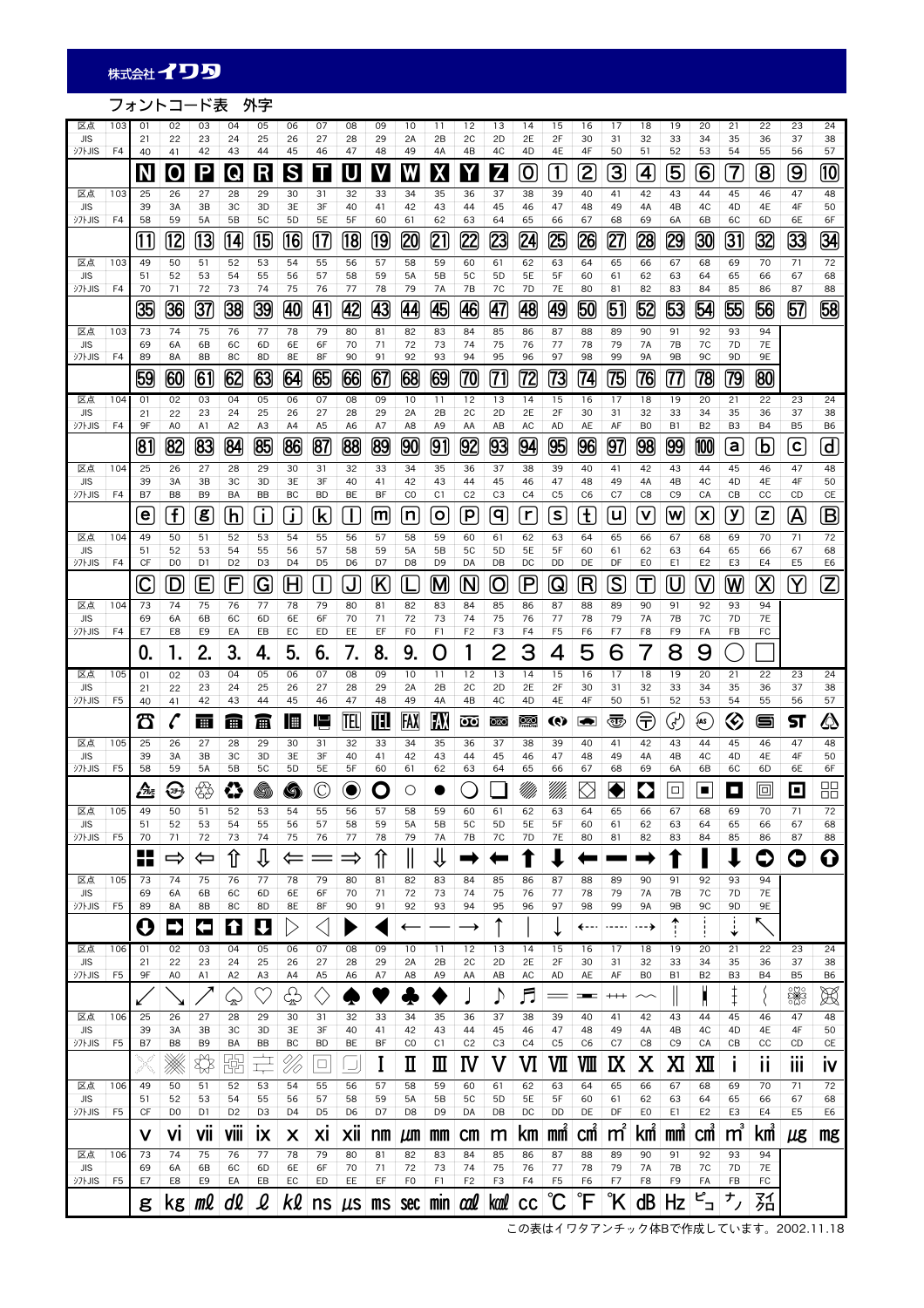## フォントコード表 外字

| 区点<br>107                                     | 01                        | 02                                       | 03                         | 04                                       | 05                       | 06                              | 07                   | 08                   | 09       | 10                     | 11                   | 12                   | 13                       | 14                   | 15                   | 16                   | 17              | 18                   | 19                   | 20                   | 21                   | 22              | 23                      | 24                              |
|-----------------------------------------------|---------------------------|------------------------------------------|----------------------------|------------------------------------------|--------------------------|---------------------------------|----------------------|----------------------|----------|------------------------|----------------------|----------------------|--------------------------|----------------------|----------------------|----------------------|-----------------|----------------------|----------------------|----------------------|----------------------|-----------------|-------------------------|---------------------------------|
| <b>JIS</b>                                    | 21                        | 22                                       | 23                         | 24                                       | 25                       | 26                              | 27                   | 28                   | 29       | 2A                     | 2B                   | 2C                   | 2D                       | 2E                   | 2F                   | 30                   | 31              | 32                   | 33                   | 34                   | 35                   | 36              | 37                      | 38                              |
| <b>シフトJIS</b><br>F6                           | 40<br>$\varepsilon_{ij}$  | 41<br>ぢ                                  | 42<br>$\tilde{\tau}_{\Pi}$ | 43<br>Х<br>ガ                             | 44<br>$\check{\tau_{f}}$ | 45<br>$\bar{\tau}_{\bar{\tau}}$ | 46<br>メ-<br>トル       | 47<br>診              | 48<br>グラ | 49<br>$F^{\lambda}$    | 4A<br>リッ<br>トル       | 4B<br>カロ<br>リー       | 4C<br>ズシ                 | 4D<br>ヘル<br>ッ        | 4E<br>ボル             | 4F<br>アン             | 50<br>ፖን        | 51<br>ビッ             | 52<br>バイ             | 53<br>ボ              | 54<br>7<br>ル         | 55<br>ヘク<br>タル  | 56<br>イン<br>チ           | 57<br>21                        |
| 区点<br>107                                     | 25                        | 26                                       | 27                         | 28                                       | 29                       | 30                              | 31                   | 32                   | 33       | 34                     | 35                   | 36                   | 37                       | 38                   | 39                   | 40                   | 41              | 42                   | r<br>43              | 44                   | 45                   | 46              | 47                      | 48                              |
| <b>JIS</b><br><b>シフトJIS</b><br>F <sub>6</sub> | 39<br>58                  | 3A<br>59                                 | 3B<br>5A                   | 3C<br>5B                                 | 3D<br>5C                 | 3E<br>5D                        | 3F<br>5E             | 40<br>5F             | 41<br>60 | 42<br>61               | 43<br>62             | 44<br>63             | 45<br>64                 | 46<br>65             | 47<br>66             | 48<br>67             | 49<br>68        | 4A<br>69             | 4B<br>6A             | 4C<br>6B             | 4D<br>6C             | 4E<br>6D        | 4F<br>6E                | 50<br>6F                        |
|                                               | マイ                        | ኛ-<br>ነ                                  | I-                         | ず                                        | ポン                       | ガロ                              | バー                   | ۴                    | ド        | 沙                      | フラ                   | 孙                    | $\overline{\mathcal{F}}$ | ペ                    | ぺセ                   | パー                   | $\hat{z}$       | ピ                    | +,                   | 经                    | ξ                    | チセ              | $\mathbf{u}^{\ddagger}$ | $\boldsymbol{\pi}^{\mathbf{X}}$ |
| 区点<br>107                                     | ル<br>49                   | 50                                       | カー<br>51                   | 52                                       | 53                       | 54                              | レル<br>55             | ル<br>56              | 57       | 58                     | ン<br>59              | 60                   | 61                       | ッ<br>62              | タ<br>63              | セント<br>64            | 65              | ⊐<br>66              | 67                   | 68                   | IJ<br>69             | 70              | 71                      | 72                              |
| <b>JIS</b>                                    | 51                        | 52                                       | 53                         | 54                                       | 55                       | 56                              | 57                   | 58                   | 59       | 5A                     | 5B                   | 5C                   | 5 <sub>D</sub>           | 5E                   | 5F                   | 60                   | 61              | 62                   | 63                   | 64                   | 65                   | 66              | 67                      | 68                              |
| <b>シフトJIS</b><br>F6                           | 70                        | 71                                       | 72<br>トメ                   | 73                                       | 74                       | 75                              | 76<br>トリ             | 77<br>リカ             | 78<br>ベデ | 79<br>ツヘ               | 7A<br>トボ             | 7B<br>ペア             | 7C<br>トワ                 | 7D<br>ドビ             | 7E<br>トバ             | 80<br>ボ              | 81<br>ルア        | 82<br>タヘ             | 83<br>チイ             | 84<br>ד ו            | 85<br>ルマ             | 86<br>ドヤ        | 87<br>カエ                | 88                              |
| 区点                                            | $\vec{v}^{\vec{r}}$<br>73 | $\bar{\bar{z}}^{\bar{\bar{\tau}}}$<br>74 | ルー<br>75                   | 哛<br>76                                  | ムグラ<br>77                | ゾ<br>78                         | ルツ<br>79             | 1日<br>80             | ルシ       | ル                      | ル<br>83              | アン                   | ッ                        | ッ                    | 1                    |                      |                 | ルク<br>90             |                      | トイ<br>92             | ィ<br>93              | 94              | $\mathsf{L}$            | 졋                               |
| 107<br><b>JIS</b>                             | 69                        | 6A                                       | 6B                         | 6C                                       | 6D                       | 6E                              | 6F                   | 70                   | 81<br>71 | 82<br>72               | 73                   | 84<br>74             | 85<br>75                 | 86<br>76             | 87<br>77             | 88<br>78             | 89<br>79        | 7A                   | 91<br>7B             | 7C                   | 7D                   | <b>7E</b>       |                         |                                 |
| シフトJIS<br>F6                                  | 89                        | 8A                                       | 8B                         | 8C                                       | 8D                       | 8E                              | 8F                   | 90                   | 91       | 92                     | 93                   | 94                   | 95                       | 96                   | 97                   | 98                   | 99              | 9A                   | <b>9B</b>            | 9C                   | 9D                   | 9E              |                         |                                 |
|                                               | ドポ                        | ンガ<br>ロ                                  | レバ<br>ルー                   | $\boldsymbol{\mathcal{W}}^{\mathcal{K}}$ | トセ                       | ジリ                              | ンろ                   | クマ<br>ル              | IJ<br>ラ  | ペ                      | タペ<br>セ              | 캙                    | ジペ<br>J.                 | ㈱                    | 侑                    | 儨                    | 佲               | (相)                  | 仳                    | (財                   | (学)                  | 倧               |                         |                                 |
| 区点<br>108<br><b>JIS</b>                       | 01<br>21                  | 02<br>22                                 | 03<br>23                   | 04<br>24                                 | 05<br>25                 | 06<br>26                        | 07<br>27             | 08<br>28             | 09<br>29 | 10<br>2A               | 11<br>2B             | 12<br>2C             | 13<br>2D                 | 14<br>2E             | 15<br>2F             | 16<br>30             | 17<br>31        | 18<br>32             | 19<br>33             | 20<br>34             | 21<br>35             | 22<br>36        | 23<br>37                | 24<br>38                        |
| <b>シフトJIS</b><br>F6                           | 9F                        | A <sub>0</sub>                           | A1                         | A <sub>2</sub>                           | A <sub>3</sub>           | A4                              | A <sub>5</sub>       | A6                   | A7       | A8                     | A <sub>9</sub>       | AA                   | AB                       | AC                   | <b>AD</b>            | AE                   | AF              | B <sub>0</sub>       | B1                   | B <sub>2</sub>       | B <sub>3</sub>       | <b>B4</b>       | B <sub>5</sub>          | B6                              |
|                                               | 医                         | (協)                                      | 供                          | ㈱                                        | 儖                        | 傥                               | 企                    | 僟                    | (本)      | 伎                      | 儅                    | 傳                    | 贩                        | (硏                   | 伯                    | 侄                    | 镨               | 当                    | (H)                  | 哷                    | (休)                  | (祝              | 祭                       | (日)                             |
| 区点<br>108                                     | 25                        | 26                                       | 27                         | 28                                       | 29                       | 30                              | 31                   | 32                   | 33       | 34                     | 35                   | 36                   | 37                       | 38                   | 39                   | 40                   | 41              | 42                   | 43                   | 44<br>4C             | 45                   | 46              | 47<br>4F                | 48                              |
| <b>JIS</b><br><b>シフトJIS</b><br>F <sub>6</sub> | 39<br>B7                  | 3A<br>B <sub>8</sub>                     | 3B<br>B <sub>9</sub>       | 3C<br>BA                                 | 3D<br><b>BB</b>          | 3E<br>BC                        | 3F<br><b>BD</b>      | 40<br>BE             | 41<br>BF | 42<br>CO               | 43<br>C1             | 44<br>C <sub>2</sub> | 45<br>C <sub>3</sub>     | 46<br>C <sub>4</sub> | 47<br>C <sub>5</sub> | 48<br>C <sub>6</sub> | 49<br>C7        | 4A<br>C <sub>8</sub> | 4B<br>C <sub>9</sub> | CA                   | 4D<br>CB             | 4E<br>CC        | CD                      | 50<br>CE                        |
|                                               | 阴                         | (火)                                      | (水                         | 休                                        | 金                        | Œ,                              |                      | 株式<br>会社             | 会株<br>社式 | 有限<br>会社               | 会有<br>社限             | 社団<br>法人             | 法社<br>人団                 | 財団<br>法人             | 法財<br>人団             | 学校<br>法人             | 法学<br>人校        | 宗教<br>法人             | 法宗                   | 印                    | ∈                    | 秘               | 覍                       | 倜                               |
| 区点<br>108                                     | 49                        | 50                                       | 51                         | 52                                       | 53                       | 54                              | 55                   | 56                   | 57       | 58                     | 59                   | 60                   | 61                       | 62                   | 63                   | 64                   | 65              | 66                   | 67                   | 68                   | 69                   | 70              | 71                      | 72                              |
| <b>JIS</b><br>シフトJIS<br>F <sub>6</sub>        | 51<br>CF                  | 52<br>D <sub>0</sub>                     | 53<br>D <sub>1</sub>       | 54<br>D <sub>2</sub>                     | 55<br>D <sub>3</sub>     | 56<br>D <sub>4</sub>            | 57<br>D <sub>5</sub> | 58<br>D <sub>6</sub> | 59<br>D7 | 5A<br>D <sub>8</sub>   | 5B<br>D <sub>9</sub> | 5C<br>DA             | 5 <sub>D</sub><br>DB     | 5E<br>DC             | 5F<br>DD             | 60<br>DE             | 61<br>DF        | 62<br>E0             | 63<br>E1             | 64<br>E <sub>2</sub> | 65<br>E <sub>3</sub> | 66<br>E4        | 67<br>E <sub>5</sub>    | 68<br>E6                        |
|                                               | $\bigoplus$               | 倥                                        | ఆ                          | $\bigotimes$                             | ❀                        | 倪                               | 签                    | 冝                    | 困        | $\mathcal Q$           | ⊛                    | ⊛                    | 亀                        | E                    | Β                    | 月                    | 伙               | 冰                    | <u> 木</u>            | 金                    | 土                    | ⊕               | ⊕                       | ⊜                               |
| 区点<br>108                                     | 73                        | 74                                       | 75                         | 76                                       | 77                       | 78                              | 79                   | 80                   | 81       | 82                     | 83                   | 84                   | 85                       | 86                   | 87                   | 88                   | 89              | 90                   | 91                   | 92                   | 93                   | 94              |                         |                                 |
| <b>JIS</b><br><b>シフトJIS</b><br>F6             | 69<br>E7                  | 6A<br>E8                                 | 6B<br>E9                   | 6C<br>EA                                 | 6D<br>EB                 | 6E<br>EC                        | 6F<br>ED             | 70<br>EE             | 71<br>EF | 72<br>F <sub>0</sub>   | 73<br>F1             | 74<br>F <sub>2</sub> | 75<br>F3                 | 76<br>F4             | 77<br>F <sub>5</sub> | 78<br>F <sub>6</sub> | 79<br>F7        | <b>7A</b><br>F8      | 7B<br>F9             | 7C<br>FA             | 7D<br>FB             | <b>7E</b><br>FC |                         |                                 |
|                                               | Œ                         | Œ                                        | (≝                         | €                                        | X                        | $\bf \Phi$                      | ⊕                    | €                    | Θ        | Q                      | Ø                    | ଊ                    | \$                       | €                    | ω                    | Ε                    | 月               | 火                    | 水                    | 木                    | 金                    | 田               |                         |                                 |
|                                               |                           |                                          |                            |                                          |                          |                                 |                      |                      |          |                        |                      |                      |                          |                      |                      |                      |                 |                      |                      |                      |                      |                 |                         |                                 |
| 区点<br>109                                     | 01                        | 02                                       | 03                         | 04                                       | 05                       | 06                              | 07                   | 08                   | 09       | 10                     | 11                   | 12                   | 13                       | 14                   | 15                   | 16                   | 17              | 18                   | 19                   | 20                   | 21                   | 22              | 23                      | 24                              |
| <b>JIS</b>                                    | 21                        | 22                                       | 23                         | 24                                       | 25                       | 26                              | 27                   | 28                   | 29       | 2A                     | 2B                   | 2C                   | 2D                       | 2E                   | 2F                   | 30                   | 31              | 32                   | 33                   | 34                   | 35                   | 36              | 37                      | 38                              |
| <b>シフトJIS</b><br>F7                           | 40<br>г                   | 41                                       | 42<br>г                    | 43                                       | 44                       | 45<br>느                         | 46<br>┑              | 47                   | 48       | 49                     | 4A                   | 4B                   | 4C                       | 4D<br>$\circ$        | 4E<br>r              | 4F                   | 50<br>r         | 51                   | 52                   | 53<br>╚              | 54<br>╗              | 55              | 56                      | 57                              |
| 区点<br>109                                     | 25                        | 26                                       | 27                         | ┚<br>28                                  | ᄀ<br>29                  | 30                              | 31                   | 32                   | ┙╸<br>33 | ہ لـ<br>34             | 」,<br>35             | J.<br>36             | 37                       | 38                   | 39                   | ┛<br>40              | 41              | Д<br>42              | ╗<br>43              | 44                   | 45                   | ╚<br>46         | ┛<br>47                 | ┚<br>48                         |
| <b>JIS</b>                                    | 39                        | 3A                                       | 3B                         | 3C                                       | 3D                       | 3E                              | 3F                   | 40                   | 41       | 42                     | 43                   | 44                   | 45                       | 46                   | 47                   | 48                   | 49              | 4A                   | 4B                   | 4C                   | 4D                   | 4E              | 4F                      | 50                              |
| <b>シフトJIS</b><br>F7                           | 58                        | 59                                       | 5A                         | 5B                                       | 5C                       | 5D                              | 5E                   | 5F                   | 60       | 61<br>$\boldsymbol{u}$ | 62                   | 63                   | 64<br>"                  | 65<br>"              | 66<br>"              | 67<br>"              | 68              | 69<br>"              | 6A                   | 6B                   | 6C                   | 6D              | 6E                      | 6F                              |
|                                               | д,                        | ┛                                        | ╚                          | ╚<br>$\circ$                             | 2                        | 2                               | z                    | 2                    | "        |                        | $\boldsymbol{r}$     | $\boldsymbol{u}$     |                          |                      |                      |                      | "               |                      | "                    | "                    | N                    | ))              | W                       | ))                              |
| 区点<br>  109<br><b>JIS</b>                     | 49<br>51                  | 50<br>52                                 | 51<br>53                   | 52<br>54                                 | 53<br>55                 | 54<br>56                        | 55<br>57             | 56<br>58             | 57<br>59 | 58<br>5A               | 59<br>5B             | 60<br>5C             | 61<br>5 <sub>D</sub>     | 62<br>5E             | 63<br>5F             | 64<br>60             | 65<br>61        | 66<br>62             | 67<br>63             | 68<br>64             | 69<br>65             | 70<br>66        | 71<br>67                | 72<br>68                        |
| <b>シフトJIS</b><br>F7                           | 70                        | 71                                       | 72                         | 73                                       | 74                       | 75                              | 76                   | 77                   | 78       | 79                     | 7A                   | 7B                   | 7C                       | 7D                   | <b>7E</b>            | 80                   | 81              | 82                   | 83                   | 84                   | 85                   | 86              | 87                      | 88                              |
|                                               | ≂                         | ⋍                                        | ≂                          | 毕                                        | C                        | J                               | C                    | J                    | 冖        | ఆ                      | 冖                    | ى                    | C                        | Ĵ                    | C                    | J                    | ᅎ               | ◛                    | a                    | ◛                    |                      |                 |                         | ⟩                               |
| 区点<br>109                                     | 73                        | 74                                       | 75                         | 76                                       | 77                       | 78                              | 79                   | 80                   | 81       | 82                     | 83                   | 84                   | 85                       | 86                   | 87                   | 88                   | 89              | 90                   | 91                   | 92                   | 93                   | 94              |                         |                                 |
| <b>JIS</b><br>沙hJIS<br>F7                     | 69<br>89                  | 6A<br>8A                                 | 6B<br>8B                   | 6C<br>8C                                 | 6D<br>8D                 | 6E<br>8E                        | 6F<br>8F             | 70<br>90             | 71<br>91 | 72<br>92               | 73<br>93             | 74<br>94             | 75<br>95                 | 76<br>96             | 77<br>97             | 78<br>98             | 79<br>99        | 7A<br>9A             | 7B<br>9B             | 7C<br>9C             | 7D<br>9D             | 7E<br>9Ε        |                         |                                 |
|                                               | ╱                         |                                          | ⌒                          |                                          | . .                      | Ħ                               | $\overline{17}$      |                      |          |                        |                      |                      |                          |                      |                      |                      |                 |                      |                      |                      |                      |                 |                         |                                 |
| 区点<br>110                                     | 01                        | 02                                       | 03                         | 04                                       | 05                       | 06                              | 07                   | 08                   | 09       | 10                     | 11                   | 12                   | 13                       | 14                   | 15                   | 16                   | 17              | 18                   | 19                   | 20                   | 21                   | 22              | 23                      | 24                              |
| <b>JIS</b><br><b>シフトJIS</b><br>F7             | 21<br>9F                  | 22<br>A <sub>0</sub>                     | 23<br>A1                   | 24<br>A <sub>2</sub>                     | 25<br>A3                 | 26<br>A4                        | 27<br>A <sub>5</sub> | 28<br>A6             | 29<br>A7 | 2A<br>A8               | 2B<br>A9             | 2C<br>AA             | 2D<br>AB                 | 2E<br>AC             | 2F<br>AD             | 30<br>AE             | 31<br>AF        | 32<br>B <sub>0</sub> | 33<br>B1             | 34<br>B <sub>2</sub> | 35<br>B <sub>3</sub> | 36<br><b>B4</b> | 37<br>B <sub>5</sub>    | 38<br>B <sub>6</sub>            |
|                                               | $\cdot$                   |                                          | ∼                          |                                          |                          |                                 |                      |                      | Ш        | Ш                      |                      |                      |                          |                      |                      |                      |                 |                      |                      |                      |                      |                 |                         |                                 |
| 区点<br>110                                     | 25                        | ξ<br>26                                  | 27                         | 28                                       | 29                       | 30                              | 31                   | II<br>32             | 33       | 34                     | 35                   | 36                   | ?<br>37                  | 38                   | !!<br>39             | !<br>40              | !?<br>41        | !?<br>42             | ?!<br>43             | ?!<br>44             | ??<br>45             | ??<br>46        | !!!<br>47               | !!!<br>48                       |
| <b>JIS</b>                                    | 39                        | 3A                                       | 3B                         | 3C                                       | 3D                       | 3E                              | 3F                   | 40                   | 41       | 42                     | 43                   | 44                   | 45                       | 46                   | 47                   | 48                   | 49              | 4A                   | 4B                   | 4C                   | 4D                   | 4E              | 4F                      | 50                              |
| 汈トJIS<br>F7                                   | B7                        | B8                                       | B9                         | BA                                       | BB                       | BC                              | <b>BD</b>            | BE                   | BF       | C <sub>0</sub>         | C1                   | C <sub>2</sub>       | C <sub>3</sub>           | C <sub>4</sub>       | C <sub>5</sub>       | C6                   | C7              | C8                   | C <sub>9</sub>       | CA                   | CB                   | cc              | CD                      | СE                              |
|                                               | ≿                         | ゞ                                        |                            |                                          | / +                      |                                 | ♨                    | QÇ                   |          |                        |                      | ◇                    | ᠿ                        | ♤                    |                      |                      | 凵               |                      | <b>FMT</b>           | ◉                    | ◎                    | <u>ita </u>     | TI                      | ◉                               |
| 区点<br>110<br><b>JIS</b>                       | 49<br>51                  | 50<br>52                                 | 51<br>53                   | 52<br>54                                 | 53<br>55                 | 54<br>56                        | 55<br>57             | 56<br>58             | 57<br>59 | 58<br>5A               | 59<br>5B             | 60<br>5C             | 61<br>5D                 | 62<br>5E             | 63<br>5F             | 64<br>60             | 65<br>61        | 66<br>62             | 67<br>63             | 68<br>64             | 69<br>65             | 70<br>66        | 71<br>67                | 72<br>68                        |
| F7<br>シフトJIS                                  | CF                        | D <sub>0</sub>                           | D1                         | D <sub>2</sub>                           | D <sub>3</sub>           | D <sub>4</sub>                  | D <sub>5</sub>       | D <sub>6</sub>       | D7       | D <sub>8</sub>         | D9                   | DA                   | DB                       | DC                   | DD                   | DE                   | DF              | E0                   | E1                   | E <sub>2</sub>       | E3                   | E4              | E <sub>5</sub>          | E6                              |
|                                               | \$                        | Μ                                        | ½                          | $\frac{1}{3}$                            | $\frac{1}{4}$            | $\frac{2}{3}$                   | $\frac{3}{4}$        | $\bf \bm \odot$      | ✓        | ٤                      | I                    | ℅                    | $\chi$                   | $\propto$            |                      | 卐                    | IS <sub>0</sub> |                      |                      |                      |                      |                 |                         |                                 |
| 区点<br>110                                     | 73                        | 74                                       | 75                         | 76                                       | 77                       | 78                              | 79                   | 80                   | 81       | 82                     | 83                   | 84                   | 85                       | 86                   | 87                   | 88                   | 89              | 90                   | 91                   | 92                   | 93                   | 94              |                         |                                 |
| <b>JIS</b><br>シフトJIS<br>F7                    | 69<br>E7                  | 6A<br>E8                                 | 6B<br>E9                   | 6C<br>EA                                 | 6D<br>EB                 | 6E<br>EC                        | 6F<br>ED             | 70<br>EE             | 71<br>EF | 72<br>F <sub>0</sub>   | 73<br>F1             | 74<br>F <sub>2</sub> | 75<br>F3                 | 76<br>F4             | 77<br>F <sub>5</sub> | 78<br>F6             | 79<br>F7        | 7A<br>F8             | 7B<br>F9             | 7C<br>FA             | 7D<br>FB             | <b>7E</b><br>FC |                         |                                 |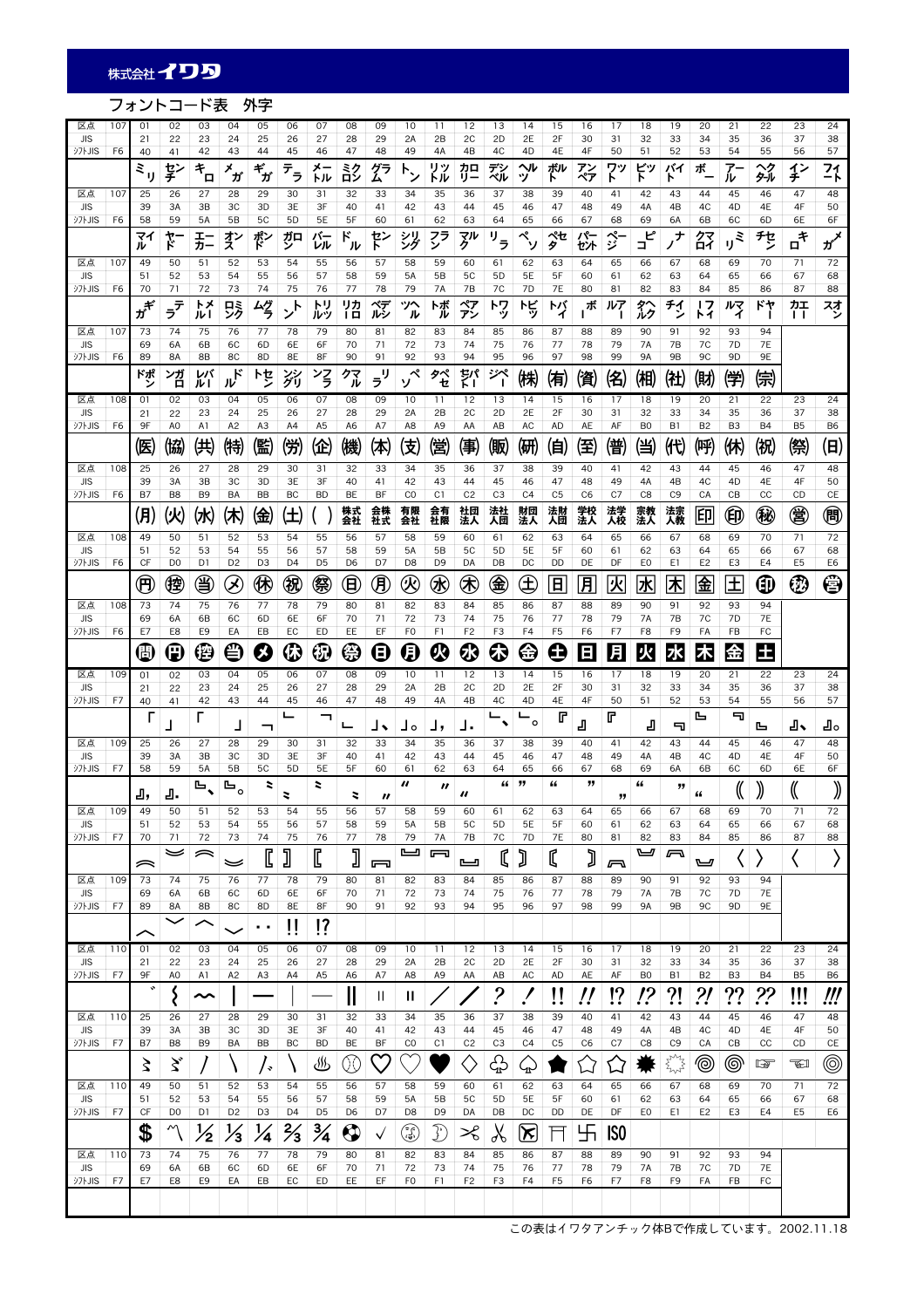## フォントコード表 外字

| 区点<br><b>JIS</b>            | 111            | 01<br>21  | 02<br>22       | 03<br>23            | 04<br>24       | 05<br>25       | 06<br>26             | 07<br>27       | 08<br>28       | 09<br>29  | 10<br>2A            | 11<br>2B       | 12<br>2C                         | 13<br>2D             | 14<br>2E       | 15<br>2F            | 16<br>30       | 17<br>31       | 18<br>32               | 19<br>33        | 20<br>34           | 21<br>35             | 22<br>36        | 23<br>37       | 24<br>38  |
|-----------------------------|----------------|-----------|----------------|---------------------|----------------|----------------|----------------------|----------------|----------------|-----------|---------------------|----------------|----------------------------------|----------------------|----------------|---------------------|----------------|----------------|------------------------|-----------------|--------------------|----------------------|-----------------|----------------|-----------|
| <b>シフトJIS</b>               | F8             | 40        | 41             | 42                  | 43             | 44             | 45                   | 46             | 47             | 48        | 49                  | 4A             | 4B                               | 4C                   | 4D             | 4E                  | 4F             | 50             | 51                     | 52              | 53                 | 54                   | 55              | 56             | 57        |
|                             |                | 啞         | 逢              | 苩                   | 飴              | 溢              | 茨                    | 鰯              | 淫              | 迂         | 嘘                   | 欝              | 廐                                | 厩                    | 噂              | 餌                   | 益              | 焰              | 襖                      | 鷗               | 迦                  | 牙                    | 恢               | 拐              | 晦         |
| 区点<br><b>JIS</b>            | 111            | 25<br>39  | 26<br>3A       | 27<br>3B            | 28<br>3C       | 29<br>3D       | 30<br>3E             | 31<br>3F       | 32<br>40       | 33<br>41  | 34<br>42            | 35<br>43       | 36<br>44                         | 37<br>45             | 38<br>46       | 39<br>47            | 40<br>48       | 41<br>49       | 42<br>4A               | 43<br>4B        | 44<br>4C           | 45<br>4D             | 46<br>4E        | 47<br>4F       | 48<br>50  |
| <b>シフトJIS</b>               | F8             | 58        | 59             | 5A                  | 5B             | 5C             | 5 <sub>D</sub>       | 5E             | 5F             | 60        | 61                  | 62             | 63                               | 64                   | 65             | 66                  | 67             | 68             | 69                     | 6A              | 6B                 | 6C                   | 6D              | 6E             | 6F        |
| 区点                          | 111            | 慨<br>49   | 概<br>50        | 喝<br>51             | 葛<br>52        | 鞄<br>53        | 嚙<br>54              | 澗<br>55        | 翰<br>56        | 舘<br>57   | 翫<br>58             | 徽<br>59        | 祇<br>60                          | 吉<br>61              | 汲<br>62        | 笈<br>63             | 俠<br>64        | 卿<br>65        | 敎<br>66                | 槗<br>67         | 槗<br>68            | 槗<br>69              | 鄕<br>70         | 饗<br>71        | 僅<br>72   |
| <b>JIS</b>                  |                | 51        | 52             | 53                  | 54             | 55             | 56                   | 57             | 58             | 59        | <b>5A</b>           | 5B             | 5C                               | 5 <sub>D</sub>       | 5E             | 5F                  | 60             | 61             | 62                     | 63              | 64                 | 65                   | 66              | 67             | 68        |
| <b>シフトJIS</b>               | F8             | 70<br>謹   | 71<br>軀        | 72<br>喰             | 73<br>櫛        | 74<br>屑        | 75<br>靴              | 76<br>桒        | 77<br>桒        | 78<br>薰   | 79<br>祁             | 7A<br>恵        | 7B<br>慧                          | 7C<br>稽              | 7D<br>繫        | 7E<br>荆             | 80<br>隙        | 81<br>倦        | 82<br>嫌                | 83<br>拳         | 84<br>捲            | 85<br>鹼              | 86<br>諺         | 87<br>巷        | 88<br>廣   |
| 区点                          | 111            | 73        | 74             | 75                  | 76             | 77             | 78                   | 79             | 80             | 81        | 82                  | 83             | 84                               | 85                   | 86             | 87                  | 88             | 89             | 90                     | 91              | 92                 | 93                   | 94              |                |           |
| <b>JIS</b><br>シフトJIS        | F8             | 69<br>89  | 6A<br>8A       | 6B<br>8B            | 6C<br>8C       | 6D<br>8D       | 6E<br>8E             | 6F<br>8F       | 70<br>90       | 71<br>91  | 72<br>92            | 73<br>93       | 74<br>94                         | 75<br>95             | 76<br>96       | 77<br>97            | 78<br>98       | 79<br>99       | <b>7A</b><br><b>9A</b> | 7B<br><b>9B</b> | 7C<br>9C           | 7D<br>9D             | <b>7E</b><br>9E |                |           |
|                             |                | 卭         | 溝              | 髙                   | 麴              | 鵠              | 黑                    | 甑              | 采              | 冴         | 榊                   | 崹              | 嵜                                | 栅                    | 薩              | 鯖                   | 捌              | 錆              | 珊                      | 飼               | 屢                  | 社                    | 遮               |                |           |
| 区点<br><b>JIS</b>            | 112            | 01<br>21  | 02<br>22       | 03<br>23            | 04<br>24       | 05<br>25       | 06<br>26             | 07<br>27       | 08<br>28       | 09<br>29  | 10<br>2A            | 11<br>2B       | 12<br>2C                         | 13<br>2D             | 14<br>2E       | 15<br>2F            | 16<br>30       | 17<br>31       | 18<br>32               | 19<br>33        | 20<br>34           | 21<br>35             | 22<br>36        | 23<br>37       | 24<br>38  |
| <b>シフトJIS</b>               | F8             | 9F        | A <sub>0</sub> | A1                  | A2             | A <sub>3</sub> | A4                   | A <sub>5</sub> | A <sub>6</sub> | A7        | A8                  | A <sub>9</sub> | AA                               | AB                   | AC             | <b>AD</b>           | AE             | AF             | B <sub>0</sub>         | B1              | B <sub>2</sub>     | B <sub>3</sub>       | <b>B4</b>       | B <sub>5</sub> | <b>B6</b> |
|                             |                | 杓         | 灼              | 爵                   | 繡              | 酋              | 遵                    | 曙              | 渚              | 緖         | 薯                   | 藷              | 諸                                | 哨                    | 廠              | 曻                   | 柗              | 梢              | 祥                      | 蔣               | 醬                  | 鞘                    | 埴               | 蝕              | 侵         |
| 区点<br><b>JIS</b>            | 112            | 25<br>39  | 26<br>3A       | 27<br>3B            | 28<br>ЗC       | 29<br>3D       | 30<br>3E             | 31<br>3F       | 32<br>40       | 33<br>41  | 34<br>42            | 35<br>43       | 36<br>44                         | 37<br>45             | 38<br>46       | 39<br>47            | 40<br>48       | 41<br>49       | 42<br>4A               | 43<br>4B        | 44<br>4C           | 45<br>4 <sub>D</sub> | 46<br>4E        | 47<br>4F       | 48<br>50  |
| <b>シフトJIS</b>               | F <sub>8</sub> | <b>B7</b> | B <sub>8</sub> | B <sub>9</sub>      | BA             | <b>BB</b>      | BC                   | <b>BD</b>      | BE             | <b>BF</b> | CO                  | C1             | C <sub>2</sub>                   | C <sub>3</sub>       | C <sub>4</sub> | C <sub>5</sub>      | C <sub>6</sub> | C <sub>7</sub> | C <sub>8</sub>         | C <sub>9</sub>  | CA                 | CB                   | cc              | CD             | CE        |
|                             |                | 浸         | 真              | 神                   | 靱              | 靱              | 靭                    | 靭              | 逗              | 翠         | 摺                   | 瀨              | 逝                                | 靑                    | 靜              | 静                   | 蟬              | 撰              | 栓                      | 煎               | 煽                  | 煽                    | 穿               | 箭              | 詮         |
| 区点<br><b>JIS</b>            | 112            | 49<br>51  | 50<br>52       | 51<br>53            | 52<br>54       | 53<br>55       | 54<br>56             | 55<br>57       | 56<br>58       | 57<br>59  | 58<br>5A            | 59<br>5B       | 60<br>5C                         | 61<br>5 <sub>D</sub> | 62<br>5E       | 63<br>5F            | 64<br>60       | 65<br>61       | 66<br>62               | 67<br>63        | 68<br>64           | 69<br>65             | 70<br>66        | 71<br>67       | 72<br>68  |
| <b>シフトJIS</b>               | f8             | CF        | D <sub>0</sub> | D1                  | D <sub>2</sub> | D <sub>3</sub> | D <sub>4</sub>       | D <sub>5</sub> | D <sub>6</sub> | D7        | D <sub>8</sub>      | D <sub>9</sub> | DA                               | DB                   | DC             | DD                  | DE             | DF             | EO                     | E1              | E <sub>2</sub>     | E <sub>3</sub>       | E4              | E <sub>5</sub> | E6        |
| 区点                          | 112            | 噌<br>73   | 遡<br>74        | 創<br>75             | 搔<br>76        | 曺<br>77        | 巣<br>78              | 瘦<br>79        | 揃<br>80        | 遜<br>81   | 驒<br>82             | 腿<br>83        | 黛<br>84                          | 堇<br>85              | 为<br>86        | 啄<br>87             | 濯<br>88        | 琢<br>89        | 蛸<br>90                | 巽<br>91         | 辿<br>92            | 棚<br>93              | 鱈<br>94         | 樽              | 簞         |
| <b>JIS</b>                  |                | 69        | 6A             | 6B                  | 6C             | 6D             | 6E                   | 6F             | 70             | 71        | 72                  | 73             | 74                               | 75                   | 76             | 77                  | 78             | 79             | 7A                     | 7B              | 7C                 | 7D                   | <b>7E</b>       |                |           |
| <b>シフトJIS</b>               | F8             | E7<br>註   | E8<br>瀦        | E <sub>9</sub><br>猪 | EA<br>凋        | EB<br>捗        | EC<br>槌              | ED<br>鎚        | EE<br>塚        | EF<br>摑   | F <sub>0</sub><br>辻 | F1<br>鄭        | F <sub>2</sub><br>擢              | F <sub>3</sub><br>溺  | F4<br>塡        | F <sub>5</sub><br>顚 | F6<br>堵        | F7<br>屠        | F8<br>菟                | F9<br>賭         | FA<br>十            | FB<br>塘              | FC<br>禱         |                |           |
|                             |                |           |                |                     |                |                |                      |                |                |           |                     |                |                                  |                      |                |                     |                |                |                        |                 |                    |                      |                 |                |           |
| 区点                          | 113            | 01        | 02             | 03                  | 04             | 05             | 06                   | 07             | 08             | 09        | 10                  | 11             | 12                               | 13                   | 14             | 15                  | 16             | 17             | 18                     | 19              | 20                 | 21                   | 22              | 23             | 24        |
| <b>JIS</b>                  |                | 21        | 22             | 23                  | 24             | 25             | 26                   | 27             | 28             | 29        | 2A                  | 2B             | 2C                               | 2D                   | 2E             | 2F                  | 30             | 31             | 32                     | 33              | 34                 | 35                   | 36              | 37             | 38        |
| <b>シフトJIS</b>               | F <sub>9</sub> | 40        | 41             | 42                  | 43             | 44             | 45                   | 46             | 47             | 48        | 49                  | 4A             | 4B                               | 4C                   | 4D             | 4E                  | 4F             | 50             | 51                     | 52              | 53                 | 54                   | 55              | 56             | 57        |
| 区点                          | 113            | 鴇<br>25   | 德<br>26        | 瀆<br>27             | 瀞<br>28        | 噸<br>29        | 遁<br>30              | 頓<br>31        | 那<br>32        | 謎<br>33   | 灘<br>34             | 楢<br>35        | 迩<br>36                          | 禰<br>37              | 祢<br>38        | 囊<br>39             | 牌<br>40        | 這<br>41        | 秤<br>42                | 剝<br>43         | 箸<br>44            | 潑<br>45              | 醱<br>46         | 拔<br>47        | 叛<br>48   |
| <b>JIS</b><br><b>シフトJIS</b> | F9             | 39<br>58  | 3A<br>59       | 3B<br>5A            | ЗC<br>5Β       | 3D<br>5C       | 3E<br>5 <sub>D</sub> | 3F<br>5E       | 40<br>5F       | 41<br>60  | 42<br>61            | 43<br>62       | 44<br>63                         | 45<br>64             | 46<br>65       | 47<br>66            | 48<br>67       | 49<br>68       | 4A<br>69               | 4B<br>6A        | 4C<br>6B           | 4D<br>6C             | 4E<br>6D        | 4F<br>6E       | 50<br>6F  |
|                             |                | 挽         | 扉              | 樋                   | 柊              | 稗              | 逼                    | 媛              | 謬              | 廟         | 濵                   | 瀕              | 頻                                | 福                    | 蔽              | 暼                   | 篇              | 邊              | 邉                      | 邉               | 邊                  | 邊                    | 邉               | 邉              | 邉         |
| 区点                          | 113            | 49        | 50             | 51                  | 52             | 53             | 54                   | 55             | 56             | 57        | 58                  | פכ             | 60                               | 61                   | 62             | 63                  | 64             | 65             | 66                     | 67              | 68                 | 69                   | 70              | 71             | 72        |
| <b>JIS</b><br>シフトJIS        | F9             | 51<br>70  | 52<br>71       | 53<br>72            | 54<br>73       | 55<br>74       | 56<br>75             | 57<br>76       | 58<br>77       | 59<br>78  | 5A<br>79            | 5B<br>7A       | <b>5C</b><br>7B                  | 5 <sub>D</sub><br>7C | 5E<br>7D       | 5F<br><b>7E</b>     | 60<br>80       | 61<br>81       | 62<br>82               | 63<br>83        | 64<br>84           | 65<br>85             | 66<br>86        | 67<br>87       | 68<br>88  |
|                             |                | 娩         | 庖              | 泡                   | 蓬              | 頰              | 鱒                    | 迄              | 麵              | 儲         | 餅                   | 戻              | 籾                                | 栁                    | 桺              | 鑓                   | 愉              | 愈              | 癒                      | 猶               | 猷                  | 猷                    | 祐               | 熔              | 耀         |
| 区点<br><b>JIS</b>            | 113            | 73<br>69  | 74<br>6A       | 75<br>6B            | 76<br>6C       | 77<br>6D       | 78<br>6E             | 79<br>6F       | 80<br>70       | 81<br>71  | 82<br>72            | 83<br>73       | 84<br>74                         | 85<br>75             | 86<br>76       | 87<br>77            | 88<br>78       | 89<br>79       | 90<br>7A               | 91<br>7B        | 92<br>7C           | 93<br>7D             | 94              |                |           |
| <b>シフトJIS</b>               | F <sub>9</sub> | 89        | 8A             | 8B                  | 8C             | 8D             | 8E                   | 8F             | 90             | 91        | 92                  | 93             | 94                               | 95                   | 96             | 97                  | 98             | 99             | <b>9A</b>              | 9Β              | 9C                 | 9D                   | 7E<br>9E        |                |           |
|                             |                | 萊         | 賴              | 隆                   | 龍              | 遼              | 漣                    | 煉              | 簾              | 蓮         | 朗                   | 榔              | 蠟                                | 郞                    | 冤              | 冉                   | 冕              | 冤              | 凜                      | 辦               | 唹                  | 唳                    | 嘲               |                |           |
| 区点<br><b>JIS</b>            | 114            | 01<br>21  | 02<br>22       | 03<br>23            | 04<br>24       | 05<br>25       | 06<br>26             | 07<br>27       | 08<br>28       | 09<br>29  | 10<br>2A            | 11<br>2B       | 12<br>2C                         | 13<br>2D             | 14<br>2E       | 15<br>2F            | 16<br>30       | 17<br>31       | 18<br>32               | 19<br>33        | 20<br>34           | 21<br>35             | 22<br>36        | 23<br>37       | 24<br>38  |
| <b>シフトJIS</b>               | F9             | 9F        | A <sub>0</sub> | A1                  | A <sub>2</sub> | A3             | A4                   | A <sub>5</sub> | A6             | A7        | A8                  | A9             | AA                               | AB                   | AC             | AD                  | AE             | AF             | B <sub>0</sub>         | B1              | B <sub>2</sub>     | B <sub>3</sub>       | <b>B4</b>       | B <sub>5</sub> | B6        |
|                             |                | 嚥         | 堋              | 媾                   | 寃              | 屛              | 怳                    | 捩              | 搆              | 攢         | 斃                   | 枦              | 柺                                | 梛                    | 梎              | 榆                   | 榉              | 湮              | 渣                      | 煕               | 爨                  | 珎                    | 甄               | 覀<br>云         | 甕         |
| 区点<br><b>JIS</b>            | 114            | 25<br>39  | 26<br>3A       | 27<br>3B            | 28<br>ЗC       | 29<br>3D       | 30<br>3E             | 31<br>3F       | 32<br>40       | 33<br>41  | 34<br>42            | 35<br>43       | 36<br>44                         | 37<br>45             | 38<br>46       | 39<br>47            | 40<br>48       | 41<br>49       | 42<br>4A               | 43<br>4B        | 44<br>4C           | 45<br>4D             | 46<br>4E        | 47<br>4F       | 48<br>50  |
| <b>シフトJIS</b>               | F <sub>9</sub> | B7        | B8             | B <sub>9</sub>      | BA             | BB             | BC                   | <b>BD</b>      | BE             | BF        | $_{\rm CO}$         | C1             | C <sub>2</sub>                   | C <sub>3</sub>       | C4             | C <sub>5</sub>      | C <sub>6</sub> | C7             | C8                     | C <sub>9</sub>  | CA                 | CB                   | cc              | CD             | CE        |
|                             |                | 皓         | 硼              | 稱                   | 龝              | 箙              | 粐                    | 粮              | 綛              | 綮         | 綟                   | 翔              | 舮                                | 芍                    | 苒              | 茣                   | 荵              | 蔗              | 蛛                      | 螂               | 蟒                  | 褊                    | 覯               | 諞              | 譁         |
| 区点<br><b>JIS</b>            | 114            | 49<br>51  | 50<br>52       | 51<br>53            | 52<br>54       | 53<br>55       | 54<br>56             | 55<br>57       | 56<br>58       | 57<br>59  | 58<br>5A            | 59<br>5B       | 60<br>5C                         | 61<br>5D             | 62<br>5E       | 63<br>5F            | 64<br>60       | 65<br>61       | 66<br>62               | 67<br>63        | 68<br>64           | 69<br>65             | 70<br>66        | 71<br>67       | 72<br>68  |
| 沙hJIS                       | F9             | CF        | D <sub>0</sub> | D <sub>1</sub>      | D <sub>2</sub> | D <sub>3</sub> | D <sub>4</sub>       | D <sub>5</sub> | D <sub>6</sub> | D7        | D <sub>8</sub>      | D <sub>9</sub> | DA                               | DB                   | DC             | DD                  | DE             | DF             | EO                     | E1              | E <sub>2</sub>     | E3                   | E4              | E <sub>5</sub> | E6        |
| 区点                          | 114            | 跚<br>73   | 跟<br>74        | 輓<br>75             | 迪<br>76        | 遘<br>77        | 釁<br>78              | 霤<br>79        | 靠<br>80        | 頤<br>81   | 鬮<br>82             | 鮗<br>83        | 鯲<br>84                          | 麪<br>85              | 龜<br>86        | 唖<br>87             | 鯵<br>88        | 飴<br>89        | 溢<br>90                | 鰯<br>91         | 淫<br>92            | 枻<br>93              | 噦<br>94         | 漚              | 煇         |
| <b>JIS</b>                  |                | 69        | 6A             | 6B                  | 6C             | 6D             | 6E                   | 6F             | 70             | 71        | 72                  | 73             | 74                               | 75                   | 76             | 77                  | 78             | 79             | 7A                     | 7B              | 7C                 | 7D                   | <b>7E</b>       |                |           |
| <b>シフトJIS</b>               | F9             | E7<br>琪   | E8<br>杦        | E9<br>炫             | EA<br>侊        | EB<br>姤        | EC<br>你              | ED<br>暲        | EE<br>鮏        | EF<br>鄧   | F <sub>0</sub><br>侔 | F1<br>埇        | F <sub>2</sub><br>$\circledcirc$ | F3                   | F4             | F <sub>5</sub><br>Ξ | F6<br>四        | F7<br>(五)      | F8<br>穴                | F9<br>(七)       | FA<br>$(\sqrt{2})$ | FB<br>(九)            | FC<br>$^{(+)}$  |                |           |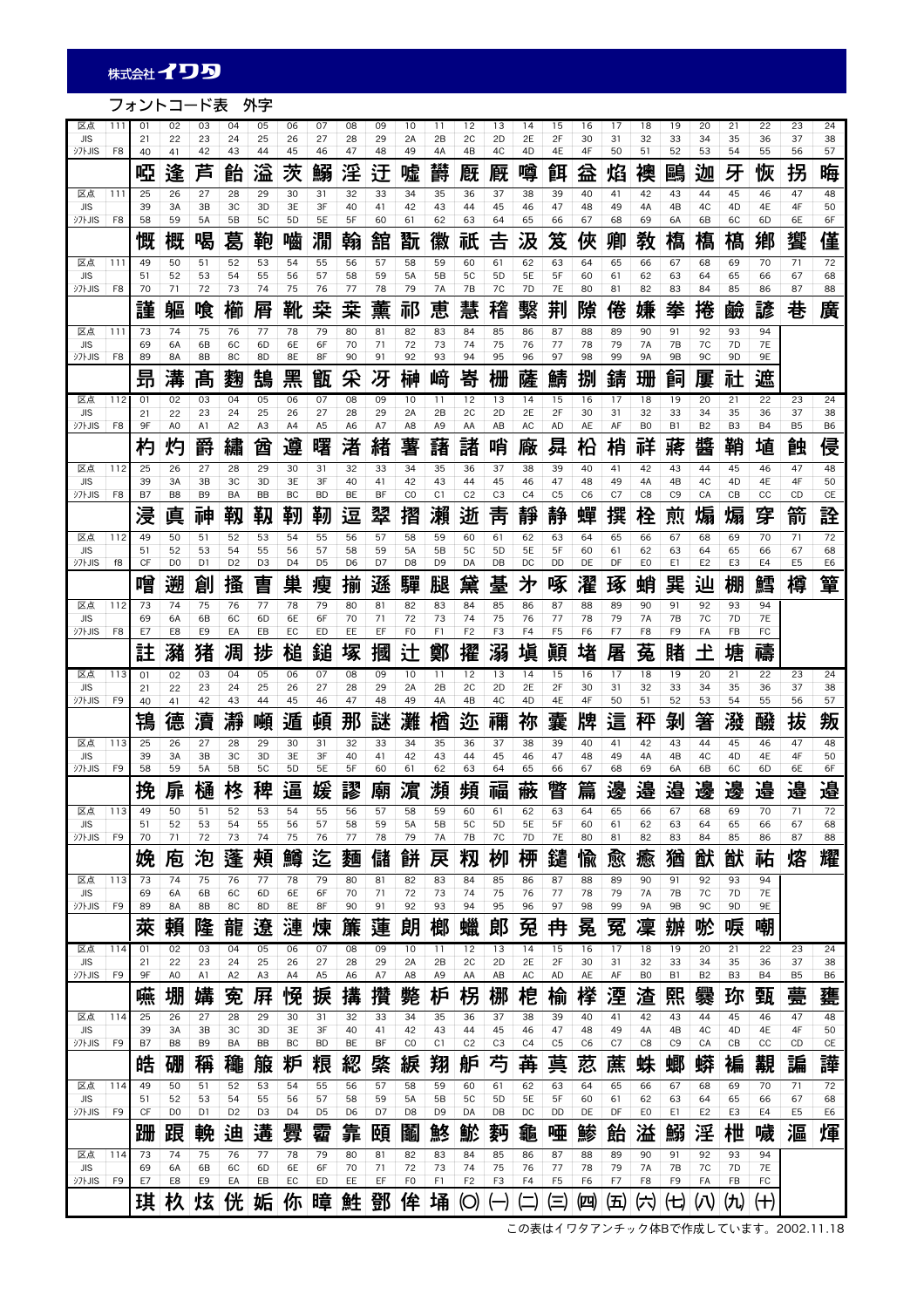フォントコード表 外字

| 区点<br><b>JIS</b>            | 115 | 01<br>21 | 02<br>22             | 03<br>23            | 04<br>24               | 05<br>25             | 06<br>26             | 07<br>27             | 08<br>28             | 09<br>29  | 10<br>2A             | 11<br>2B             | 12<br>2C             | 13<br>2D             | 14<br>2E            | 15<br>2F             | 16<br>30       | 17<br>31  | 18<br>32            | 19<br>33            | 20<br>34             | 21<br>35            | 22<br>36        | 23<br>37             | 24<br>38                          |
|-----------------------------|-----|----------|----------------------|---------------------|------------------------|----------------------|----------------------|----------------------|----------------------|-----------|----------------------|----------------------|----------------------|----------------------|---------------------|----------------------|----------------|-----------|---------------------|---------------------|----------------------|---------------------|-----------------|----------------------|-----------------------------------|
| <b>シフトJIS</b>               | FA  | 40       | 41<br>$\blacksquare$ | 42<br>              | 43                     | 44                   | 45                   | 46                   | 47<br>               | 48        | 49                   | 4A                   | 4B                   | 4C                   | 4D                  | 4E                   | 4F             | 50        | 51                  | 52                  | 53                   | 54                  | 55<br>п         | 56<br>п              | 57<br>п                           |
| 区点                          | 115 | 25       | Ш<br>26              | Ш<br>27             | IV<br>28               | 29                   | VI<br>30             | VII<br>31            | VIII<br>32           | IX<br>33  | Х<br>34              | 35                   | Ш<br>36              | Ш<br>37              | IV<br>38            | 39                   | 40             | VII<br>41 | 42                  | IХ<br>43            | Х<br>44              | ᄀ<br>45             | ı<br>46         | 47                   | 48                                |
| <b>JIS</b><br><b>シフトJIS</b> | FA  | 39<br>58 | 3A<br>59             | 3B<br>5A            | ЗC<br>5B               | 3D<br>5C             | 3E<br>5 <sub>D</sub> | 3F<br>5E             | 40<br>5F             | 41<br>60  | 42<br>61             | 43<br>62             | 44<br>63             | 45<br>64             | 46<br>65            | 47<br>66             | 48<br>67       | 49<br>68  | 4A<br>69            | 4B<br>6A            | 4C<br>6B             | 4D<br>6C            | 4E<br>6D        | 4F<br>6E             | 50<br>6F                          |
|                             |     | ㈱        | No.                  | IEL                 | $\cdot$ .<br>$\bullet$ | 纊                    | 褜                    | 鍈                    | 銈                    | 蓜         | 俉                    | 炻                    | 봎                    | 棈                    | 鋹                   | 曻                    | 彅              |           | 仡                   | 仼                   | 伀                    | 伃                   | 伹               | 佖                    | 侒                                 |
| 区点                          | 115 | 49       | 50                   | 51                  | 52                     | 53                   | 54                   | 55                   | 56                   | 57        | 58                   | 59                   | 60                   | 61                   | 62                  | 63                   | 64             | 65        | 66                  | 67                  | 68                   | 69                  | 70              | 71                   | 72                                |
| <b>JIS</b><br><b>シフトJIS</b> | FA  | 51<br>70 | 52<br>71             | 53<br>72            | 54<br>73               | 55<br>74             | 56<br>75             | 57<br>76             | 58<br>77             | 59<br>78  | 5A<br>79             | 5B<br>7A             | 5C<br>7B             | 5 <sub>D</sub><br>7C | 5E<br>7D            | 5F<br>7E             | 60<br>80       | 61<br>81  | 62<br>82            | 63<br>83            | 64<br>84             | 65<br>85            | 66<br>86        | 67<br>87             | 68<br>88                          |
|                             |     | 侊        | 侚                    | 侔                   | 俍                      | 偀                    | 倢                    | 俿                    | 倞                    | 偆         | 偰                    | 俪                    | 傔                    | 僴                    | 僘                   | 兊                    | 兤              | 冝         | 冾                   | 凬                   | 刕                    | 劜                   | 劦               | 勀                    | 勛                                 |
| 区点<br><b>JIS</b>            | 115 | 73<br>69 | 74<br>6A             | 75<br>6B            | 76<br>6C               | 77<br>6D             | 78<br>6E             | 79<br>6F             | 80<br>70             | 81<br>71  | 82<br>72             | 83<br>73             | 84<br>74             | 85<br>75             | 86<br>76            | 87<br>77             | 88<br>78       | 89<br>79  | 90<br>7A            | 91<br>7B            | 92<br>7C             | 93<br>7D            | 94<br><b>7E</b> |                      |                                   |
| シフトJIS                      | FA  | 89       | 8A                   | 8B                  | 8C                     | 8D                   | 8E                   | 8F                   | 90                   | 91        | 92                   | 93                   | 94                   | 95                   | 96                  | 97                   | 98             | 99        | <b>9A</b>           | <b>9B</b>           | 9C                   | 9D                  | 9E              |                      |                                   |
|                             |     |          | 匇                    | 压                   | 卲                      | 厓                    | 厲                    | 叝                    | 癹                    | 咜         | 咊                    | 咩                    | 哿                    | 喆                    | 坙                   | 坥                    | 垬              | 埈         | 埇                   | 焀                   | 塚                    | 增                   | 墲               |                      |                                   |
| 区点<br><b>JIS</b>            | 116 | 01<br>21 | 02<br>22             | 03<br>23            | 04<br>24               | 05<br>25             | 06<br>26             | 07<br>27             | 08<br>28             | 09<br>29  | 10<br>2A             | -11<br>2B            | 12<br>2C             | 13<br>2D             | 14<br>2E            | 15<br>2F             | 16<br>30       | 17<br>31  | 18<br>32            | 19<br>33            | 20<br>34             | 21<br>35            | 22<br>36        | 23<br>37             | 24<br>38                          |
| <b>シフトJIS</b>               | FA  | 9F       | A <sub>0</sub>       | A1                  | A <sub>2</sub>         | A <sub>3</sub>       | A4                   | A <sub>5</sub>       | A <sub>6</sub>       | A7        | A8                   | A <sub>9</sub>       | AA                   | AB                   | AC                  | <b>AD</b>            | AE             | AF        | B <sub>0</sub>      | B1                  | B <sub>2</sub>       | B <sub>3</sub>      | <b>B4</b>       | B <sub>5</sub>       | B <sub>6</sub>                    |
| 区点                          | 116 | 夋<br>25  | 奓<br>26              | 奛<br>27             | 奝<br>28                | 奣<br>29              | 妤<br>30              | 妹<br>31              | 孖<br>32              | 寀<br>33   | 甯<br>34              | 眞<br>35              | 寬<br>36              | 尞<br>37              | 뿦<br>38             | 岺<br>39              | 峵<br>40        | 崧<br>41   | 嵓<br>42             | 﨑<br>43             | 嵂<br>44              | 嵭<br>45             | 嶸<br>46         | 嶹<br>47              | 巐<br>48                           |
| <b>JIS</b>                  |     | 39       | 3A                   | 3B                  | ЗC                     | 3D                   | 3E                   | 3F                   | 40                   | 41        | 42                   | 43                   | 44                   | 45                   | 46                  | 47                   | 48             | 49        | 4A                  | 4B                  | 4C                   | 4D                  | 4E              | 4F                   | 50                                |
| <b>シフトJIS</b>               | FA  | B7       | B <sub>8</sub>       | B <sub>9</sub>      | BA                     | <b>BB</b>            | BC                   | <b>BD</b>            | BE                   | <b>BF</b> | CO                   | C1<br>旧              | C <sub>2</sub>       | C <sub>3</sub>       | C <sub>4</sub>      | C <sub>5</sub>       | C <sub>6</sub> | C7        | C <sub>8</sub>      | C <sub>9</sub>      | CA                   | CB                  | CC              | CD                   | CE                                |
| 区点                          | 116 | 弡<br>49  | 弴<br>50              | 彧<br>51             | 德<br>52                | 忞<br>53              | 恝<br>54              | 悅<br>55              | 焎<br>56              | 惞<br>57   | 惕<br>58              | ۱m<br>59             | 惲<br>60              | 愑<br>61              | 愷<br>62             | 愰<br>63              | 憘<br>64        | 戓<br>65   | 抦<br>66             | 揵<br>67             | 摠<br>68              | 撝<br>69             | 擎<br>70         | 敎<br>71              | 呁<br>72                           |
| <b>JIS</b>                  |     | 51       | 52                   | 53                  | 54                     | 55                   | 56                   | 57                   | 58                   | 59        | 5A                   | 5B                   | 5C                   | 5D                   | 5E                  | 5F                   | 60             | 61        | 62                  | 63                  | 64                   | 65                  | 66              | 67                   | 68                                |
| <b>シフトJIS</b>               | FA  | CF       | D <sub>0</sub>       | D1                  | D <sub>2</sub>         | D <sub>3</sub>       | D <sub>4</sub>       | D <sub>5</sub>       | D <sub>6</sub>       | D7        | D <sub>8</sub>       | D <sub>9</sub>       | DA                   | DB                   | DC                  | <b>DD</b>            | DE             | DF        | E <sub>0</sub>      | E1                  | E <sub>2</sub>       | E3                  | E4              | E <sub>5</sub>       | E6                                |
| 区点                          | 116 | 昕<br>73  | 昂<br>74              | 昉<br>75             | 昮<br>76                | 昞<br>77              | 昤<br>78              | 晥<br>79              | 晗<br>80              | 晙<br>81   | 晴<br>82              | 晳<br>83              | 暙<br>84              | 暠<br>85              | 暲<br>86             | 暿<br>87              | 曺<br>88        | 朎<br>89   | 朗<br>90             | 杦<br>91             | 枻<br>92              | 桒<br>93             | 柀<br>94         | 栁                    | 桄                                 |
| <b>JIS</b>                  |     | 69       | 6A                   | 6B                  | 6C                     | 6D                   | 6E                   | 6F                   | 70                   | 71        | 72                   | 73                   | 74                   | 75                   | 76                  | 77                   | 78             | 79        | 7A                  | 7B                  | 7C                   | 7D                  | <b>7E</b>       |                      |                                   |
| <b>シフトJIS</b>               | FA  | E7       | E8                   | E <sub>9</sub>      | EA                     | EB                   | EC                   | ED                   | EE                   | EF        | F <sub>0</sub>       | F1                   | F <sub>2</sub>       | F3                   | F4                  | F <sub>5</sub>       | F <sub>6</sub> | F7        | F8                  | F9                  | FA                   | FB                  | FC              |                      |                                   |
|                             |     | 棏        | 槆                    | 楨                   | 榉                      | 榘                    | 槢                    | 樰                    | 橫                    | 橆         | 橳                    | 橾                    | 櫢                    | 櫤                    | 毖                   | 氿                    | 汜              | 沆         | 汯                   | 泚                   | 洄                    | 涇                   | 浯               |                      |                                   |
| 区点<br><b>JIS</b>            | 117 | 01<br>21 | 02<br>22             | 03<br>23            | 04<br>24               | 05<br>25             | 06<br>26             | 07<br>27             | 08<br>28             | 09<br>29  | 10<br>2A             | 11<br>2B             | 12<br>2C             | 13<br>2D             | 14<br>2E            | 15<br>2F             | 16<br>30       | 17<br>31  | 18<br>32            | 19<br>33            | 20<br>34             | 21<br>35            | 22<br>36        | 23<br>37             | 24<br>38                          |
| <b>シフトJIS</b>               | FB  | 40       | 41                   | 42                  | 43                     | 44                   | 45                   | 46                   | 47<br>:⊟             | 48        | 49                   | 4A                   | 4B                   | 4C                   | 4 <sub>D</sub>      | 4E                   | 4F             | 50        | 51                  | 52                  | 53                   | 54                  | 55              | 56                   | 57                                |
| 区点                          | 117 | 涖<br>25  | 涬<br>26              | 淏<br>27             | 淸<br>28                | 淲<br>29              | 淼<br>30              | 湻<br>31              | 冹<br>32              | 渧<br>33   | 渼<br>34              | 溿<br>35              | 澈<br>36              | 澵<br>37              | 濵<br>38             | 瀅<br>39              | 瀇<br>40        | 瀨<br>41   | 炅<br>42             | 炫<br>43             | 焏<br>44              | 焄<br>45             | 煜<br>46         | 煆<br>47              | 煇<br>48                           |
| <b>JIS</b>                  |     | 39       | 3A                   | 3B                  | ЗC                     | 3D                   | 3E                   | 3F                   | 40                   | 41        | 42                   | 43                   | 44                   | 45                   | 46                  | 47                   | 48             | 49        | 4A                  | 4B                  | 4C                   | 4D                  | 4E              | 4F                   | 50                                |
| <b>シフトJIS</b>               | FB  | 58       | 59                   | <b>5A</b>           | 5B                     | 5C                   | 5 <sub>D</sub>       | 5E                   | 5F                   | 60        | 61                   | 62                   | 63                   | 64<br>珒              | 65                  | 66                   | 67             | 68        | 69                  | 6A                  | 6B                   | 6C                  | 6D              | 6E                   | 6F                                |
| 区点                          | 117 | 凞        | 燁<br>50              | 燾<br>51             | 犱                      | 犾                    | 猤                    | 猪                    | 獷<br>56              | 玽<br>57   | 珉                    | 珖<br>59              | 玽<br>60              |                      | 琇<br>62             | 珵                    | 琦<br>64        | 琪<br>65   | 琩                   | 琮<br>67             | 瑢                    | 璉                   | 璟               | 甁                    | 畯<br>72                           |
| JIS                         |     | 49<br>51 | 52                   | 53                  | 5∠<br>54               | ၁၁<br>55             | 54<br>56             | ၁၁<br>57             | 58                   | 59        | 58<br>5A             | 5B                   | 5C                   | 61<br>5 <sub>D</sub> | 5E                  | ೲ<br>5F              | 60             | 61        | oo<br>62            | 63                  | 68<br>64             | פס<br>65            | 7 U<br>66       | $\prime$ 1<br>67     | 68                                |
| <b>シフトJIS</b>               | FB  | 70       | 71                   | 72                  | 73                     | 74                   | 75                   | 76                   | 77                   | 78        | 79                   | 7A                   | 7B                   | 7C                   | 7D                  | 7E                   | 80             | 81        | 82                  | 83                  | 84                   | 85                  | 86              | 87                   | 88                                |
| 区点                          | 117 | 皂<br>73  | 皜<br>74              | 皞<br>75             | 皛<br>76                | 皦<br>77              | 益<br>78              | 睆<br>79              | 劯<br>80              | 砡<br>81   | 硎<br>82              | 硤<br>83              | 硺<br>84              | 礰<br>85              | 礼<br>86             | 神<br>87              | 祥<br>88        | 禔<br>89   | 福<br>90             | 禛<br>91             | 竑<br>92              | 竧<br>93             | 靖<br>94         | 竫                    | 箞                                 |
| <b>JIS</b>                  |     | 69       | 6A                   | 6B                  | 6C                     | 6D                   | 6E                   | 6F                   | 70                   | 71        | 72                   | 73                   | 74                   | 75                   | 76                  | 77                   | 78             | 79        | 7A                  | 7В                  | 7C                   | 7D                  | <b>7E</b>       |                      |                                   |
| <b>シフトJIS</b>               | FB  | 89<br>精  | 8A<br>絈              | 8B<br>絜             | 8C<br>綷                | 8D<br>綠              | 8E<br>緖              | 8F<br>繒              | 90<br>罇              | 91<br>羡   | 92<br>羽              | 93<br>茁              | 94<br>荢              | 95<br>荿              | 96<br>菇             | 97<br>菶              | 98<br>葈        | 99<br>蒴   | 9A<br>蕓             | <b>9B</b><br>蕙      | 9C<br>蕫              | 9D<br>﨟             | 9E<br>薰         |                      |                                   |
| 区点                          | 118 | 01       | 02                   | 03                  | 04                     | 05                   | 06                   | 07                   | 08                   | 09        | 10                   | 11                   | 12                   | 13                   | 14                  | 15                   | 16             | 17        | 18                  | 19                  | 20                   | 21                  | 22              | 23                   | 24                                |
| <b>JIS</b>                  |     | 21       | 22                   | 23                  | 24                     | 25                   | 26                   | 27                   | 28                   | 29        | 2A                   | 2B                   | 2C                   | 2D                   | 2E                  | 2F                   | 30             | 31        | 32                  | 33                  | 34                   | 35                  | 36              | 37                   | 38                                |
| <b>シフトJIS</b>               | FC  | 9F       | A <sub>0</sub><br>甡  | A1                  | A <sub>2</sub><br>裵    | A3                   | A4<br>訷              | A <sub>5</sub><br>詹  | A <sub>6</sub>       | A7<br>誾   | A8<br>諟              | A <sub>9</sub><br>諸  | AA<br>諶              | AB<br>譓              | AC<br>譿             | AD                   | AE             | AF<br>贒   | B <sub>0</sub><br>赶 | B1<br>赳             | B <sub>2</sub>       | B <sub>3</sub><br>返 | <b>B4</b><br>逸  | B <sub>5</sub><br>遧  | B6<br>郞                           |
| 区点                          | 118 | 龝<br>25  | 26                   | 蠇<br>27             | 28                     | 訒<br>29              | 30                   | 31                   | 誧<br>32              | 33        | 34                   | 35                   | 36                   | 37                   | 38                  | 賰<br>39              | 賴<br>40        | 41        | 42                  | 43                  | 軏<br>44              | 45                  | 46              | 47                   | 48                                |
| <b>JIS</b>                  |     | 39       | 3A                   | 3B                  | ЗС                     | 3D                   | 3E                   | 3F                   | 40                   | 41        | 42                   | 43                   | 44                   | 45                   | 46                  | 47                   | 48             | 49        | 4A                  | 4B                  | 4C                   | 4D                  | 4E              | 4F                   | 50<br>CE                          |
| <b>COLITY</b>               | FC  | B7       | B8<br>鄕              | B <sub>9</sub><br>鄧 | BA<br>釚                | BB                   | BC<br>釞              | <b>BD</b><br>釭       | BE<br>釮              | BF<br>釤   | $_{\rm CO}$<br>釥     | C1<br>鈆              | C <sub>2</sub><br>鈐  | C <sub>3</sub><br>鈊  | C <sub>4</sub><br>鈺 | C <sub>5</sub><br>鉀  | C <sub>6</sub> | C7<br>鉎   | C8                  | C <sub>9</sub><br>鉑 | CA                   | CB<br>鉧             | cc<br>銧         | CD<br>鉷              | 鉸                                 |
| 区点                          | 118 | 都<br>49  | 50                   | 51                  | 52                     | 釗<br>53              | 54                   | 55                   | 56                   | 57        | 58                   | 59                   | 60                   | 61                   | 62                  | 63                   | 鈼<br>64        | 65        | 鉙<br>66             | 67                  | 鈹<br>68              | 69                  | 70              | 71                   | 72                                |
| <b>JIS</b><br><b>ジフトJIS</b> | FC  | 51<br>CF | 52<br>D <sub>0</sub> | 53<br>D1            | 54<br>D <sub>2</sub>   | 55<br>D <sub>3</sub> | 56<br>D <sub>4</sub> | 57<br>D <sub>5</sub> | 58<br>D <sub>6</sub> | 59<br>D7  | 5A                   | 5B<br>D <sub>9</sub> | 5C<br>DA             | 5 <sub>D</sub><br>DB | 5E<br>DC            | 5F<br>DD             | 60<br>DE       | 61        | 62<br>EO            | 63<br>E1            | 64<br>E <sub>2</sub> | 65<br>E3            | 66<br>E4        | 67<br>E <sub>5</sub> | $\overline{68}$<br>E <sub>6</sub> |
|                             |     | 鋧        | 鋗                    | 鋙                   | 鋐                      | 鋍                    | 鋕                    | 鋠                    | 鋓                    | 錥         | D8<br>錡              | 鋻                    | 鋅                    | 錞                    | 鋿                   | 錝                    | 錂              | DF<br>鍰   | 鍗                   | 鎤                   | 鏆                    | 鏞                   | 鏸               | 鐱                    | 鑅                                 |
| 区点                          | 118 | 73       | 74                   | 75                  | 76                     | 77                   | 78                   | 79                   | 80                   | 81        | 82                   | 83                   | 84                   | 85                   | 86                  | 87                   | 88             | 89        | 90                  | 91                  | 92                   | 93                  | 94              |                      |                                   |
| <b>JIS</b><br><b>シフトJIS</b> | FC  | 69<br>E7 | 6A<br>E8             | 6B<br>E9            | 6C<br>EA               | 6D<br>EB             | 6E<br>EC             | 6F<br>ED             | 70<br>EE             | 71<br>EF  | 72<br>F <sub>0</sub> | 73<br>F1             | 74<br>F <sub>2</sub> | 75<br>F3             | 76<br>F4            | 77<br>F <sub>5</sub> | 78<br>F6       | 79<br>F7  | 7A<br>F8            | 7B<br>F9            | 7C<br>FA             | 7D<br>FB            | <b>7E</b><br>FC |                      |                                   |
|                             |     | 鑈        | 閒                    | 隆                   | 隝                      | 隝                    | 隯                    | 霳                    | 霻                    | 靃         | 靍                    | 靏                    | 靑                    | 靕                    | 顗                   | 顥                    | 飯              | 飼         | 餧                   | 館                   | 馞                    | 驎                   | 髙               |                      |                                   |
|                             |     |          |                      |                     |                        |                      |                      |                      |                      |           |                      |                      |                      |                      |                     |                      |                |           |                     |                     |                      |                     |                 |                      |                                   |